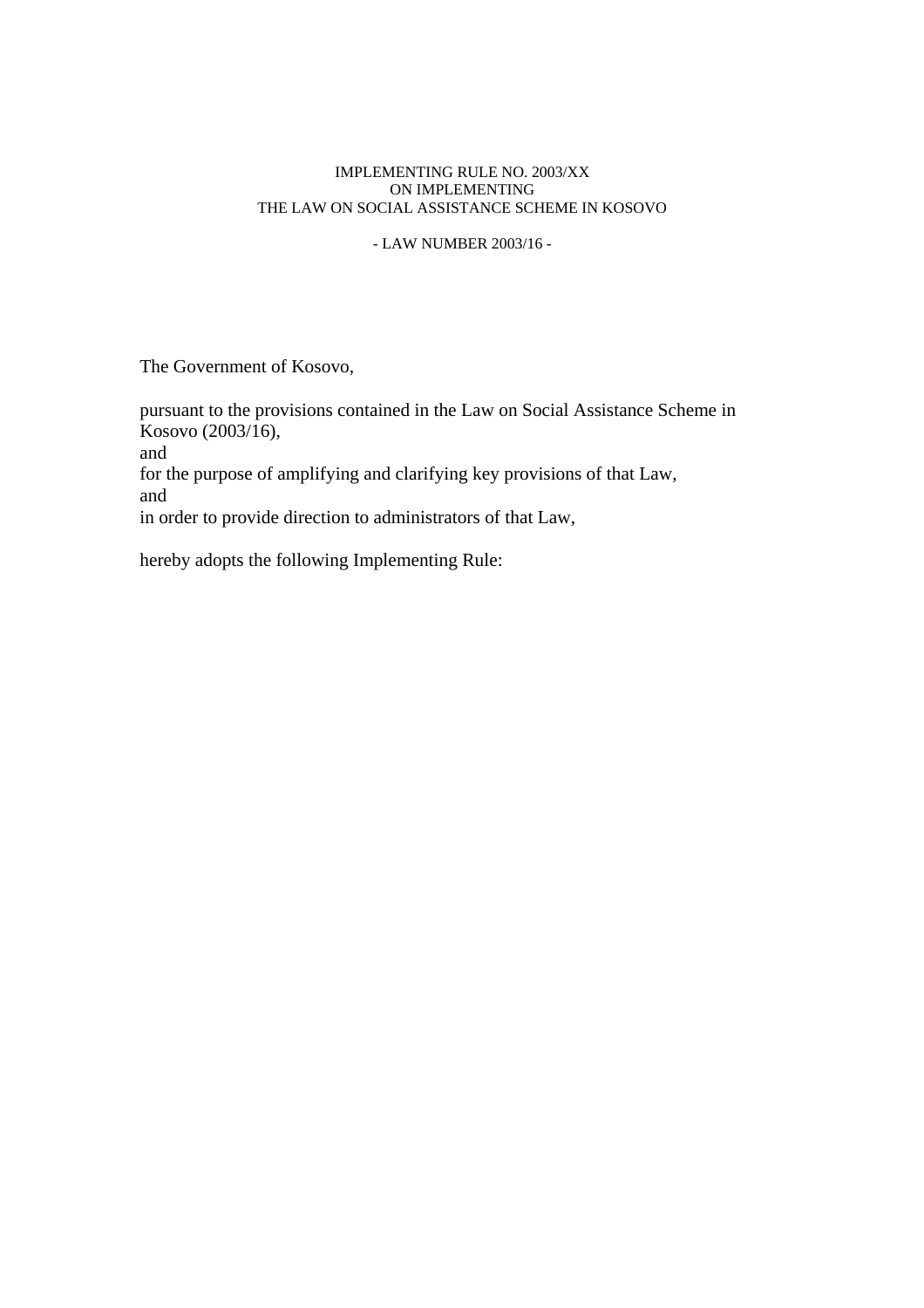#### **Section 1**

### **Definitions and Abbreviations**

- 1.1 An 'Agent' is defined as: a person who has been given authority by MLSW to collect SA payments on behalf of the Applicant, and whose appointment as Agent has been made in accordance with the provisions of sub-Sections 15.4 and 15.5 of this Implementing Rule.
- 1.2 An 'Appeals Commission' is defined as: a committee of experts established by the MLSW for the purpose of assessing written appeals from Applicants for Social Assistance who are dissatisfied with the decision made by the MLSW office that processed the appellant's application for SA and the first appeal by the Applicant. An Appeals Commission may include a Doctor's Commission that did not already review the Applicant or a member of the applicant family.
- 1.3 An 'Applicant' is defined as: a person who applies for Social Assistance, on behalf of:
	- (i) themselves, or,
	- (ii) themselves and other family members, or,
	- (iii) on behalf of another family,

**and** who is responsible for ensuring that the information and documentation provided to the MLSW is truthful and correct.

 An Applicant may or may not be a member of the family, in accordance with provisions set out in sub-Section 3.7 of this Implementing Rule.

- 1.4 A 'Basic Pension' is defined as: a pension paid in accordance with Basic Pension, as provided for in 'Regulation No 2001/35 On Pensions in Kosovo' and the 'Law On the Methodology for Setting the Level of Basic Pension in Kosovo, and Determining the Commencement Date for Provision of Basic Pensions' (Law Number 01/2002).
- 1.5 A 'Birth Certificate' is defined as: a certificate issued by a Municipal Authority that states the details of birth of the Applicant and/or family member(s). Only an official certificate that: (i) states the details of the person's parents, and, (ii) uses the certificate and format prescribed by the Municipal Authority, will be acceptable to MLSW.
- 1.6 A 'Declaration of Unemployment' is defined as: an official certificate:
	- (i) stating that the person named on the certificate is registered as unemployed and is seeking work, *and*
	- (ii) is issued by an Employment Office of the Department of Labour of the MLSW or by another organization designated by the MLSW to issue such certificates.
- 1.7 A 'Death Certificate' is defined as: a certificate issued by a Municipal Authority that states the details of death of the Applicant and/or family member(s). Only an official certificate from a Municipal Authority will be acceptable to MLSW.
- 1.8 A 'Dependant' is defined in accordance with Section 1.7 of the Law on the Social Assistance Scheme in Kosovo. That Law defines a 'dependant' as: an individual who belongs to one of the following groups:
	- (i) Persons who are over 18 years of age and who have permanent and severe disabilities rendering them unable to work for remuneration;
	- (ii) Persons who are sixty-five (65) years of age or older;
	- (iii) Full-time carers of: a person(s) with permanent disability, *or* of a person(s) at or over the age of sixty-five (65) needing full-time care, *or* of a child(ren) under the age of five (5); (iv) Persons up to and including fourteen (14) years of age;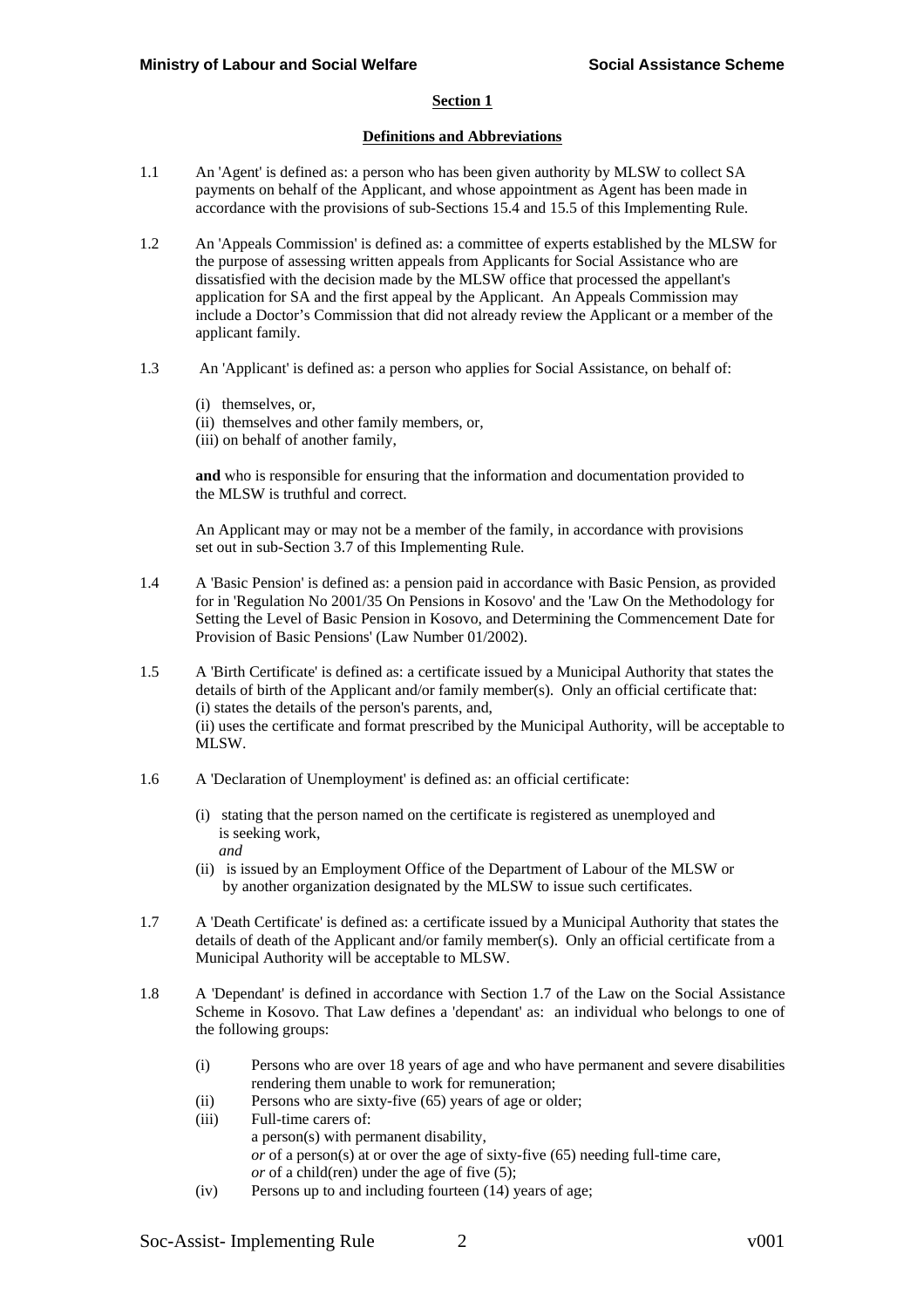- (v) Persons between the ages of fifteen (15) and eighteen (18) inclusive and who are in full-time secondary education;
- (vi) Single parents with at least one child under the age of fifteen (15).

In the case of (iii) above a person needing full-time care must be so incapacitated that failure to care for them on a full-time permanent basis would seriously endanger their safety or even their life. The amount of care being given must be such that it prevents the person giving such care from being available to take up employment or self-employment.

- 1.9 'Designated authorities' are defined as: offices of the MLSW, or other institutions that the MLSW may decide in accordance with Section 3 of this Implementing Rule.
- 1.10 'Disability' is defined as: a disability that complies with the criteria set out in Section 7 of this Implementing Rule.
- 1.11 A 'Disability Pension' is defined as any social security payment made to persons who are deemed disabled under legislation enacted by the Kosovo Assembly and which governs such a scheme of payments.
- 1.12 A 'Divorce Certificate' is defined as: an official certificate issued by a Municipal Authority that states the divorce details of the Applicant and/or family member(s). Only an official certificate in the format prescribed by the Municipal Authority will be acceptable to MLSW.
- 1.13 A 'Doctor's Certificate' is defined as: an official certificate issued by a doctor practising in Kosovo and who is registered and approved by the Ministry of Health in Kosovo. The certificate will be the form prescribed by the MLSW and described in sub-Sections 7.4 and 7.5 of this Implementing Regulation.
- 1.14 A 'Doctor's Commission' is defined as: a panel of medical experts in Kosovo established or approved by the MLSW for the purpose of determining the medical condition, including the severity of such condition, of any Applicant or family member covered by the SA Law.
- 1.15 'Employment' is defined as: work for compensation (financial or other kind of compensation, including goods and/or favours and/or services and/or barter) on a full-time basis, a part-time basis or a casual basis. This is regardless of whether or not the work is performed under a labour contract, a services contract, a civil contract, some other commercial agreement, or if there is a written or an unwritten agreement.
- 1.16 'Land' is defined as: land, including property, that the Applicant and/or the family owns or has beneficial use of in Kosovo. Such land can include the Applicant's and/r family's primary residence, but may also be land that does not contain the primary residence.
- 1.17 A 'Land Cadastre Certificate' is defined as: an official certificate setting out the details of a property and issued by the Directorate of Cadastre, Geodesy and Property in Kosovo.
- 1.18 'Legal Guardian' is defined as: a person who has been appointed under prevailing law as guardian of a person or of a family that is not competent to apply for Social Assistance in their own right due to the circumstances that caused a Legal Guardian to be appointed.
- 1.19 'Livestock' is defined as: cattle, sheep, pigs, boar, goats, fowl or other animals that can be bred for commercial purposes.
- 1.20 A 'lump sum' is defined as a single payment that does not recur more often than once every six months.
- 1.21 A 'Marriage Certificate' is defined as: an official certificate issued by a Municipal Authority that states the marriage details of the Applicant and/or family member(s). Only an official certificate in the form prescribed by the Municipal Authority will be acceptable to MLSW.
- 1.22 A 'Means Test' is defined as: an assessment by MLSW in accordance with Section 8 of this Implementing Rule - of reckonable and non-reckonable income and reckonable and nonreckonable assets of the Applicant and the family and the household. In the case that the Applicant is the family's Legal Guardian but not living with the family, then only the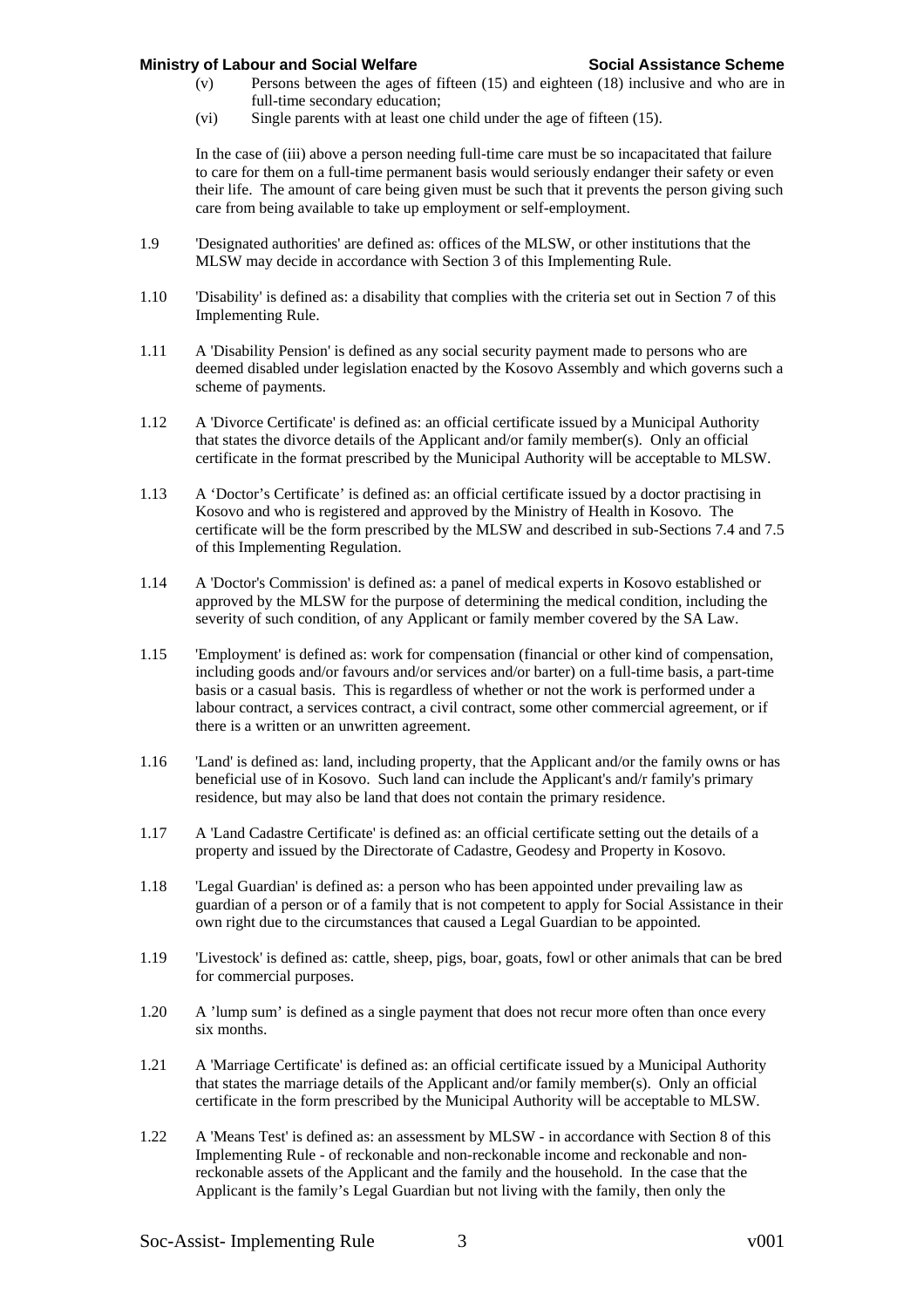reckonable and non-reckonable income and reckonable and non-reckonable assets of the family and the household will be taken into account.

- 1.23 A 'motor vehicle used solely by the family for domestic purposes and not used to generate income' is defined as:
	- (i) a motor car that is for the personal private use of the Applicant and/or the family *and* not used for any commercial use whatsoever *and* is registered, taxed and insured in Kosovo as a private non-commercial vehicle. Only one such motor vehicle may be allowed with each SA application.
	- (ii) a motorized wheelchair or adapted vehicle that seats only one person and that is used only by the Applicant or any family member who is disabled and requires the use of such a wheelchair.

All official documentation that shows that the motor vehicle is registered, taxed and insured in Kosovo must be produced with the SA application.

A taxi, bus, mini-bus, van, truck, lorry, tractor, mini-tractor, cultivator, mini-cultivator, motorbike, or any other motorized vehicle is accepted as a 'motor vehicle used solely by the family for domestic purposes and not used to generate income' under the SA Law and such a vehicle will be counted as a 'reckonable asset' under Section 8 of this Implementing Rule.

- 1.24 An 'Orphan' is defined in accordance with Section 1.5 of the SA Law as: a child both of whose parents are deceased, or who was born to a single parent who has deceased.
- 1.25 'Permanently and severely disabled' is defined as: (i) physically disabled or mentally disabled to a degree of not less than eighty percent, and, (ii) such disability causing the person not to be capable of employment at the time of application and for a period of not less than two years immediately following the SA application.
- 1.26 'Property' is defined as: land including buildings in Kosovo that the Applicant and/or the family members owns or has beneficial use of. The primary residence of the Applicant and/or the family will be counted as property within this definition.
- 1.27 A 'School Certificate' is defined as: a certificate issued by a school of education recognised by the Ministry of Education, Science and Technology, and stating that the Applicant and/or family member is in full-time education at that school. Only form SA\*\*\* attached at Annex B may be used for this purpose.
- 1.28 'School' is defined as: an institution of education recognised by the Ministry of Education, Science and Technology.
- 1.29 'Self-Employment' is defined as: work for personal gain in cash or in kind in any capacity not covered by the definition of Employment as set out in sub-Section 1.15 of this Implementing Rule.
- 1.30 A 'Single Parent' is defined in accordance with Section 1.6 of the SA Law as: the parent or legal guardian of a child up to and including the age of eighteen (18) years, who lives with the child and is solely, legally and financially responsible for the child.
- 1.31 'Unemployed' is defined as: the Applicant and/or family member(s) is not employed or selfemployed *and* is seeking work *and* is registered with their local Employment Office as being unemployed *and* is not taking part in training course *and* is not taking part in a vocational employment or training course *and* is not in full-time attendance at school or university *and* is not in receipt of any form of payment whatsoever for any form of work whatsoever.
- 1.32 'WINOK' or 'War Invalid and Next of Kin Benefit' is a benefit payable in accordance with UNMIK Regulation 2000/66.
- 1.33 The Law on Social Assistance Scheme in Kosovo (2003/16) defines other terms.
- 1.34 Abbreviations:

'BP' means: a Basic Pension, as further defined in 1.4 of this Implementing Rule.

Soc-Assist- Implementing Rule 4 v001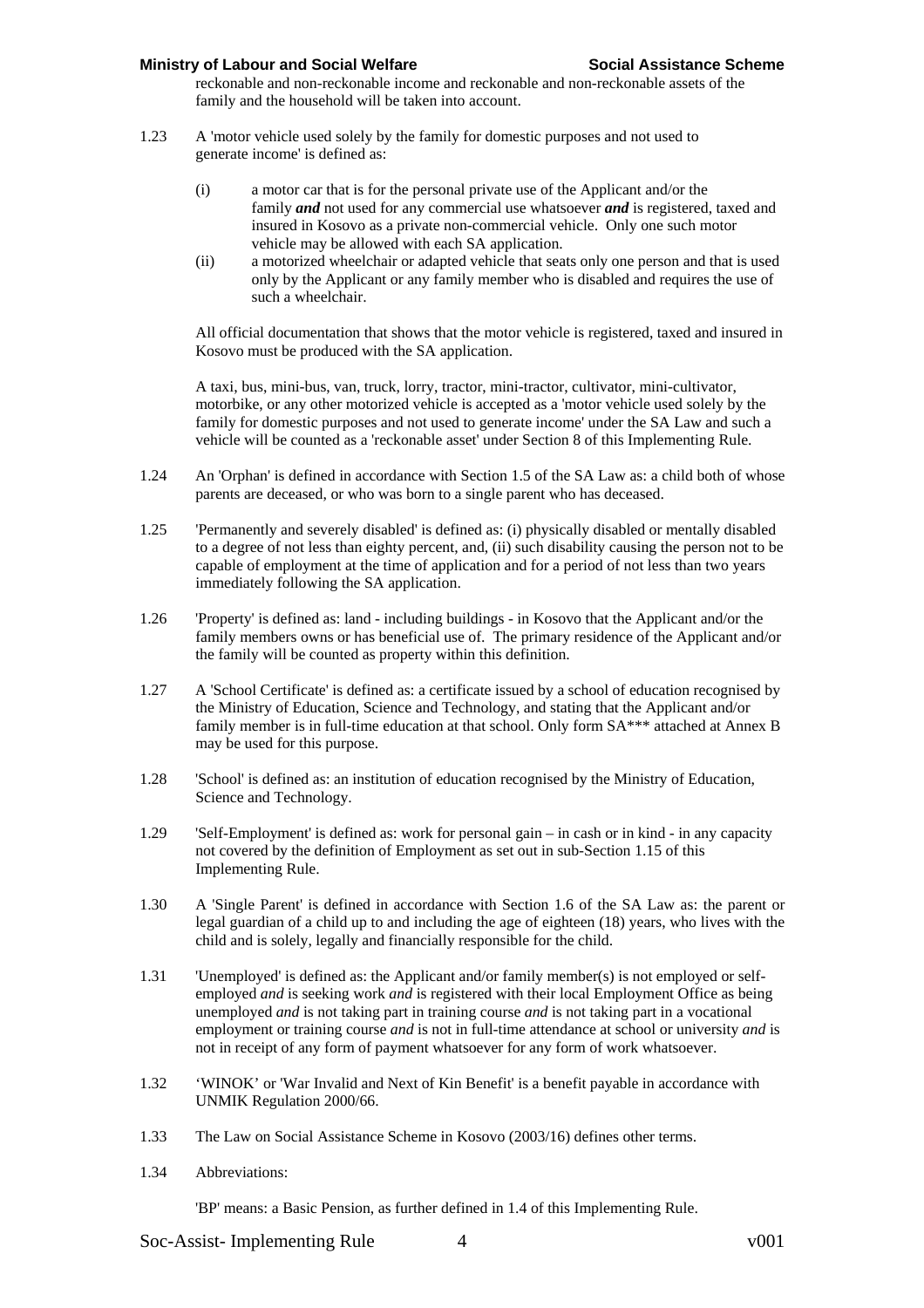'DP' means: a Disability Pension, as further defined in 1.10 of this Implementing Rule.

'CSW' means: Centre for Social Work, or other such administrative unit that may be assigned the functions of the Centres for Social Work.

'ENS' means: Exceptional Needs Scheme, as provided for in the Law on Social Assistance Scheme in Kosovo - 2003/16.

'HQ' means: Headquarters of the Social Welfare Payments Division of the Ministry of Labour and Social Welfare, or other such administrative unit that may be given the functions of the Social Welfare Payments Division.

'KPA' means: Kosovo Pension Administration, other such administrative unit that may be given the functions of the Kosovo Pensions Administration.

'MLSW' means: Ministry of Labour and Social Welfare, or such other institution that may follow it and be given its legal functions and powers in respect of Social Assistance.

'RO' means: Regional Office of the Ministry of Labour and Social Welfare.

'SA' means: Social Assistance as provided for in the Law on Social Assistance Scheme in Kosovo - 2003/16.

'SA Law' means: the Law on Social Assistance Scheme in Kosovo - 2003/16.

'SA Scheme' means: the programme of Social Assistance as provided for in the Law on Social Assistance Scheme in Kosovo - 2003/16.

'WINOK' means: the scheme 'Benefits for the war invalids of Kosovo and for the next of kin of those who died as a result of the armed conflict in Kosovo' (UNMIK Regulation 2000/66).

#### **Section 2**

#### **Organisational Structure of Social Assistance Scheme**

- 2.1 The Ministry of Labour and Social Welfare is responsible for the management and operation of the Social Assistance Scheme (including the Exceptional Needs Scheme).
- 2.2 The SA Scheme is organised by the MLSW at Local, Regional and Central levels.
- 2.3 The role and functions of MLSW's offices at each level are set out in Annex A.
- 2.4 The MLSW may revise the name, role, duties and functions of offices, and of staff, whenever it considers this to be necessary. Such revisions will become Annexes to this Implementing Rule.
- 2.5 The Head of Social Welfare Payments Division, reporting to the Director of Social Welfare Department, has operational responsibility for the SA Scheme.

# **Section 3**

### **Applications for Social Assistance**

- 3.1 All applications for Social Assistance must be made in person by the Applicant, using the Social Assistance Application Form (SA\*\*\*\*).
- 3.2 This form ?? (see copy at Annex B) shall be available from the following offices:
	- (i) Centres for Social Work,
	- (ii) MLSW/Kosovo Pension Administration Regional Offices, and

Soc-Assist- Implementing Rule 5 v001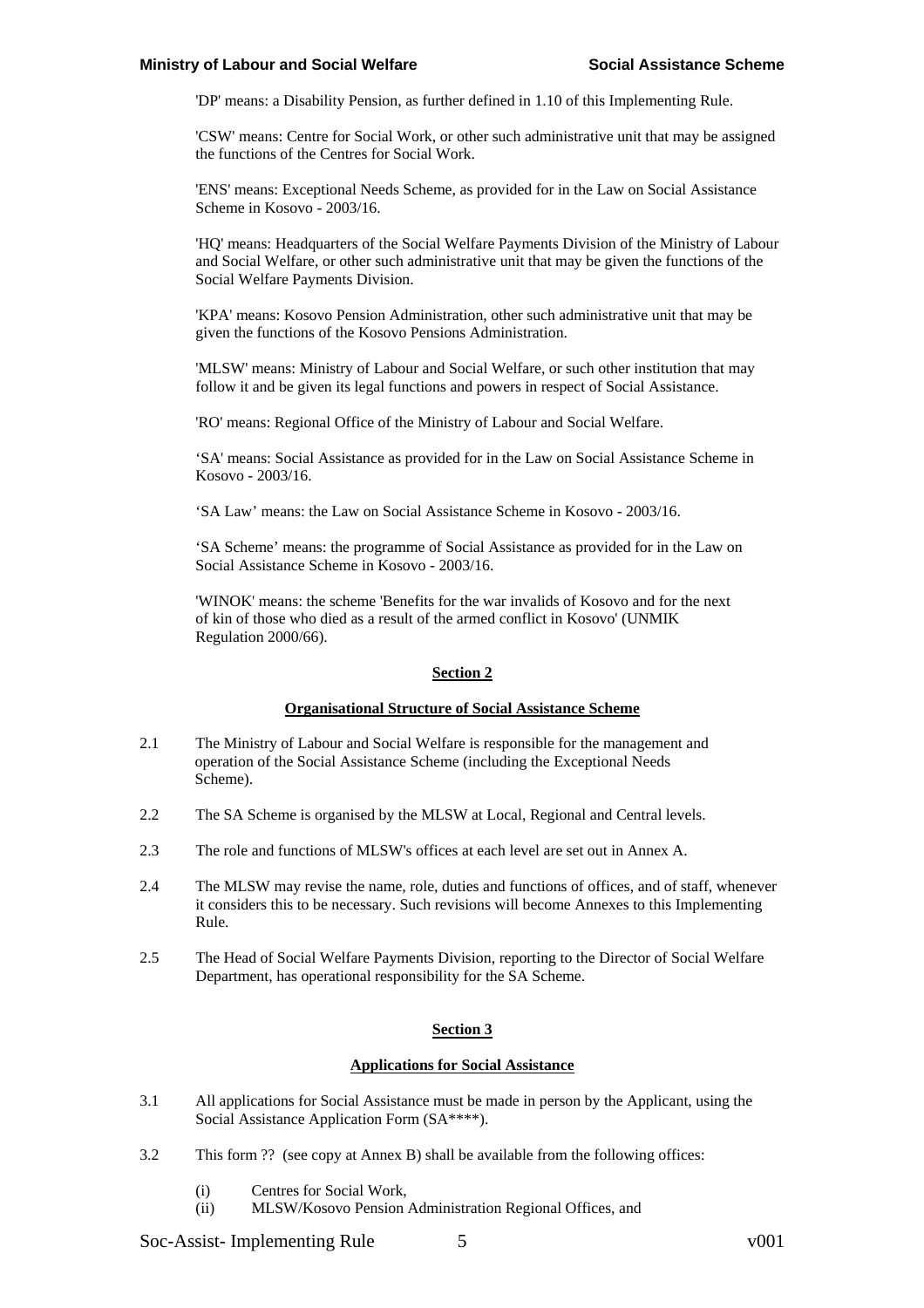- (iii) MLSW/Kosovo Pension Administration HQ Pristina.
- 3.3 The MLSW may designate other places or organizations where the application form will be available.
- 3.4 SA applications that are not made using form SA\*\*\*\*, or that don't have all the necessary information and documentation, will be rejected.
- 3.5 Applicants for Social Assistance must be at least 16 years of age.
- 3.6 Except for 3.7 below the Applicant must be a member of the family that is covered by the SA application.
- 3.7 An SA application may be made on behalf of the family by the family's Legal Guardian, in cases where a Legal Guardian has been appointed to a family under the prevailing legislation in Kosovo governing such guardianship. However, if the Legal Guardian is a member of staff of MLSW then the SA application must be made by a third party, who must inform the Legal Guardian. SA payments may be made only to the Applicant, subject to 15.4, 15.5 and 15.6 below.
- 3.8 Members of the staff of MLSW may not make applications or complete an application form for Social Assistance on behalf of any family.
- 3.9 Subject to 3.10 below, an Applicant may only apply to the Centre for Social Work, or other office designated by MLSW, in the Municipality in which they presently live. Applicants who live in Pristina may apply at the KPA HQ in Pristina or at the CSW Pristina.
- 3.10 The MLSW may designate other places or organizations where applications for Social Assistance can be made. In this context the MLSW's SA Officers may visit Applicants who are disabled and who are unable to bring their SA applications to a Centre for Social Work or MLSW office, and may accept the SA application at the place of such visit.
- 3.11 All Applicants must have a valid UNMIK Civil Registration Card (UNMIK ID card with photo included on it) and must show this ID Card to MLSW when they are making their application.

The MLSW officer will photocopy this UNMIK ID Card and attach the photocopy to the SA application form.

3.12 Every member of the family that is aged 16 years or older and named on the application form must also have a valid UNMIK Civil Registration ID card and these ID Cards must be shown to the MLSW when the Applicant is making the application for SA.

The MLSW officer will photocopy the UNMIK ID Card and attach the photocopy to the SA application form.

3.13 Every member of the family that is less than 16 years old at date of application must have a birth certificate and these birth certificates must be shown to MLSW when the Applicant is making the application for SA.

The MLSW officer will photocopy the birth certificate and attach the photocopy to the SA application form.

3.14 An Applicant for Social Assistance shall submit all documents needed by the MLSW to determine the validity of the application.

Such documents will include one or more of the following, as requested by the MLSW:

- (i) Birth Certificate: for all family members under 16 years of age.
- (ii) Death Certificate for both parents of an orphan family member or for the partner of a single parent, where relevant;
- (iii) Declaration of Unemployment:

Soc-Assist- Implementing Rule 6 6 v001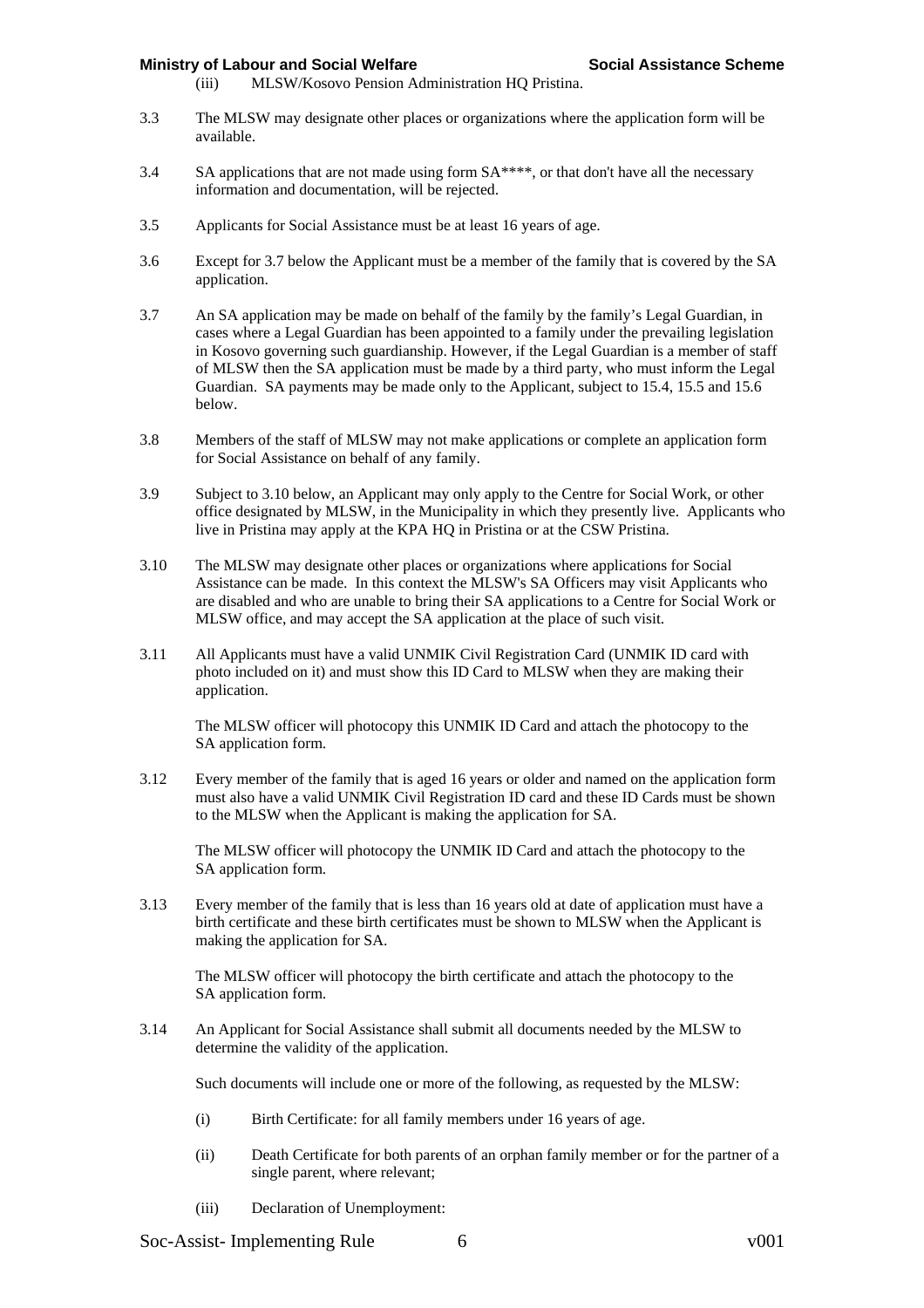(a) for Applicant and all family members between the ages of eighteen (18) years and sixty-five (65) years and who are capable of work. and/or, (b) for fifteen (15) to eighteen (18) year old family members if they are not in full-

(iv) Divorce Certificate for a single parent, where relevant;

time secondary education;

- (v) Doctor's Certificate of Disability for Applicant and/or family members if Applicant and/or family member is applying on the basis of permanent disability;
- (vi) Land Cadastre Certificate for Applicant and all family members if eighteen (18) years or above; this provision may also include details of dead parents and/or guardians;
- (vii) Letter from Centre for Social Work, in municipality of original residence, stating they are not in receipt of social assistance, for Applicant and family members that are Internally Displaced Persons (IDPs);
- (viii) Marriage Certificate: for married persons in the family, especially for the spouse of the Applicant if that person is being included on the application;
- (ix) School Certificate for Applicant and family members between the ages of fifteen (15) and eighteen (18) years in full-time education;
- (x) Tax, registration and insurance documents: in respect of a 'motor vehicle used solely by the family for domestic purposes and not used to generate income'.
- (xi) Other documentation that may be reasonably requested by the MLSW.

# **Section 4**

## **Eligible Persons**

- 4.1 Social Assistance is only payable to a **family** that satisfies the eligibility conditions for SA.
- 4.2 A 'family' is defined as:

a person who lives alone and who has no other family members present in the household, **or**

a person who lives with a spouse *or* co-habiting partner *and/or* parents *and/or* children (including children that belong to the Applicant's spouse or co-habiting partner, and/or children that are legally adopted or legally fostered).

Therefore, a family can comprise of the Applicant only, or the Applicant and one, two, three or more family members, depending on who is present in the household.

- 4.3 Family members who are:
	- (i) aged sixty-five (65) years or older, or
	- (ii) who have applied for a Disability Pension, or
	- (iii) or who are in receipt of a Disability Pension, or
	- (iv) who are in receipt of a payment under the scheme 'Benefits for the war invalids of Kosovo and for the next of kin of those who died as a result of the armed conflict in Kosovo' (UNMIK Regulation 2000/66)

must be included on the SA application form.

However, family members receiving Basic Pension or Disability Pension will not count towards the size of the family that will determine the amount of SA to be paid.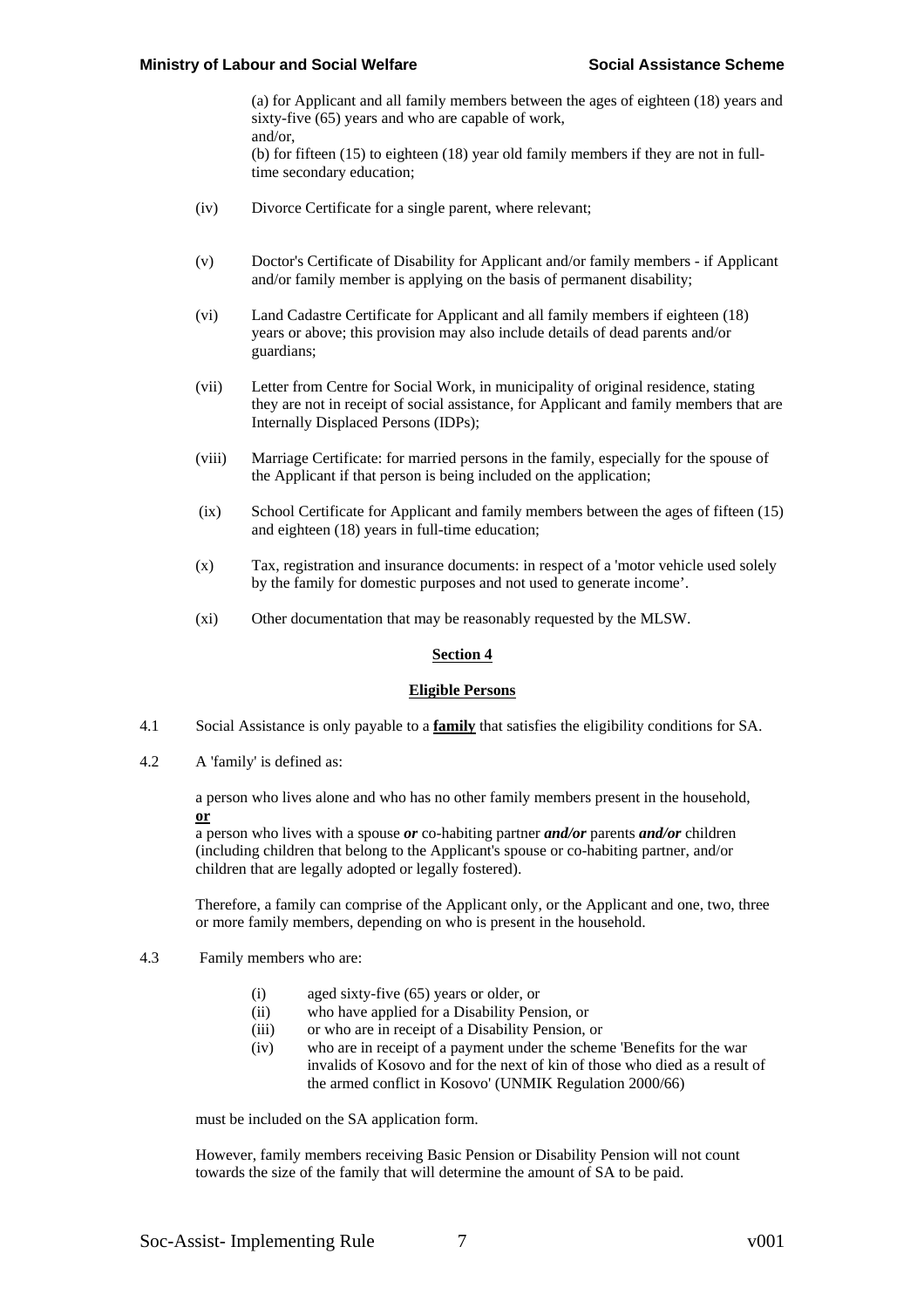4.4 A person can only be a member of **one family** and cannot be counted in another family that is applying for Social Assistance or that is receiving Social Assistance

# **Section 5**

# **Residency**

- 5.1 Applicants for SA must be permanently residing in Kosovo.
- 5.2 All family members who are named on the application form must be permanently residing in Kosovo.
- 5.3 If a family member(s) is residing outside of Kosovo then that person(s) cannot be counted as a family member in the SA application.
- 5.4 If the Applicant leaves Kosovo then the SA payment to that family will be stopped.
- 5.5 If a family member leaves Kosovo then the SA payment to that family will be reduced to take account of the smaller family size.
- 5.6 The Applicant is obliged to inform the Centre for Social Work or their local MLSW office if they, or a family member, cease living in the Municipality during the period of award or payment of SA, at which point their SA application/payment will be suspended and reviewed.
- 5.7 In the case of 5.6 above when the MLSW has reviewed the Applicant's new circumstances it may re-start SA payment or ask the Applicant to re-apply at the MLSW office nearest their new place of residence.
- 5.8 In the case of 5.6 and 5.7 above, and where following their review the MLSW decides that the Applicant is no longer entitled to SA, then the MLSW may finally cease the SA payment.

## **Section 6**

## **Categories of Family**

- 6.1 There are two categories of eligible family only:
	- (i) Category One
	- and (ii) Category Two.
- 6.2 Applications that do not meet the Category One or Category Two criteria, as set out in sub-Sections 6.3 and 6.4 below, cannot qualify for Social Assistance.
- 6.3 A **Category One** family is a family where all family members are Dependants, as defined in sub-Section 1.7 of the Law on SA, *and* where such Dependants are not working.
- 6.4 A **Category Two** family is a family where there is a family member able to work *and* where there is:

(i) at least one child under the age of five (5) years, *and/or* (ii) an orphan under the age of fifteen (15) years,

in the full-time care of the family.

All family members within this Category Two must either be a Dependant, as defined in sub-Section 1.7 of the Law on SA, or be registered as unemployed with the Employment Offices of the MLSW.

6.5 The following persons are not eligible to receive SA: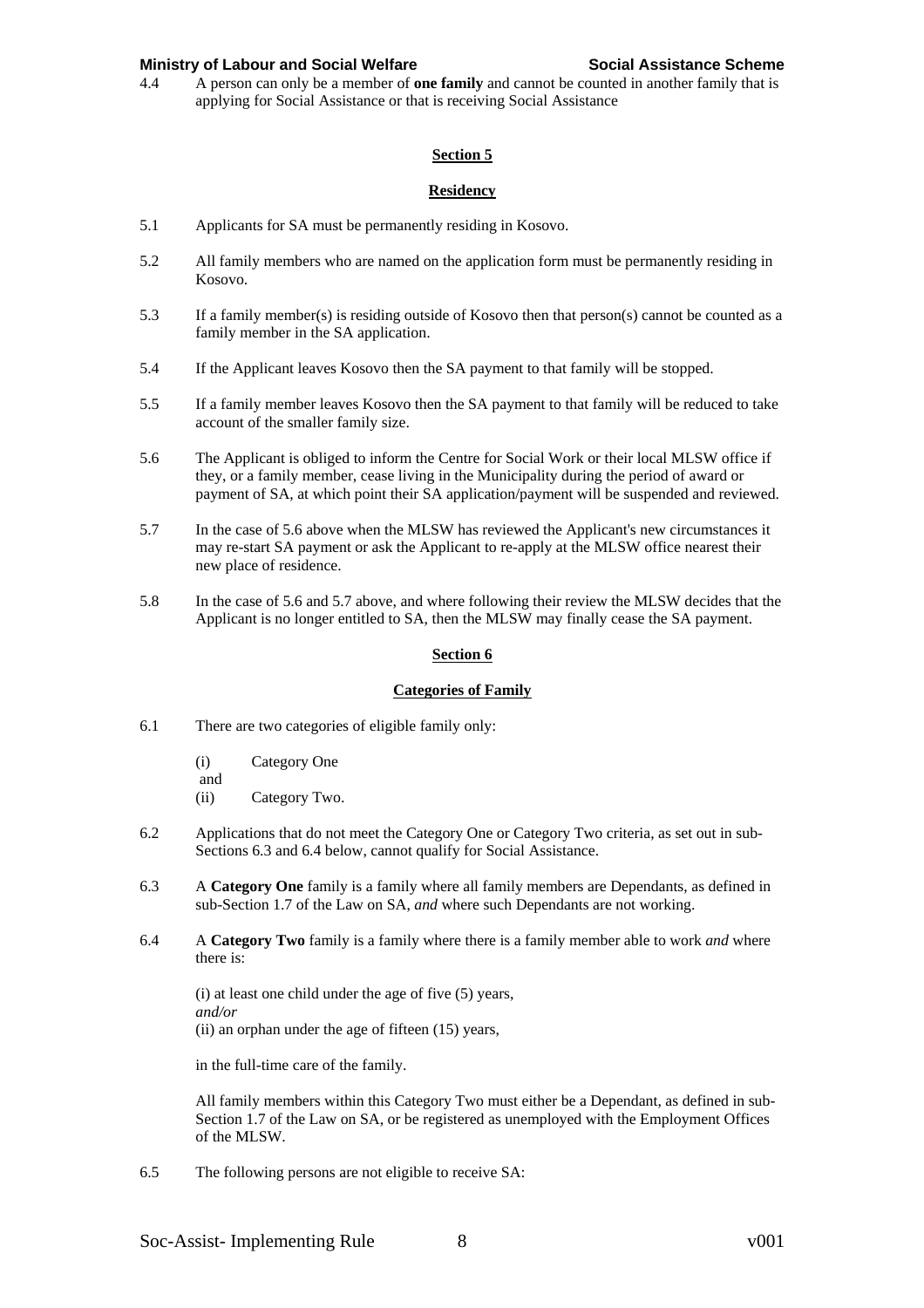- (i) Persons who have reached eighteen (18) years of age and who have completed secondary level education. Such persons shall be deemed to be capable of or available for work, even if they are enrolled into a full-time education or training programme.
- (ii) Persons who: reside in, *or* who are confined in *or* who are supported by institutions including: psychiatric establishments, homes for the elderly, religious establishments, residential schools. In addition, for the purpose of the SA Law, a prison shall be considered such an institution.
- 6.6 Persons at (ii) above must not be counted as a family member for the purpose of the SA Law.
- 6.7 If, during a period when SA is payable to a family, a family member enters an institution or becomes supported by an establishment - in accordance with sub-Section 6.5, paragraph (ii) above, then the family size will be reduced accordingly and the payment of SA will also be likewise adjusted downward.
- 6.8 If the Applicant enters an institution or becomes supported by an establishment according to 6.5 above, then the SA application will be ceased and a new SA application must be made by a different Applicant. However, the existing SA payment will be made for the month in which such an event occurs - to avoid undue hardship and to give time for a new application to be made.

# **Section 7**

# **Disability**

- 7.1 Persons who are permanently and severely disabled to a level of eighty (80) percent, and incapable of employment, can apply for Social Assistance.
- 7.2 Persons who are permanently and severely disabled and incapable of employment can be dependants of an Applicant.
- 7.3 Persons at 7.1 and 7.2 must be aged over 16 years and less than 65 years of age.
- 7.4 Each SA application that includes a disabled person must contain an official Doctor's Certificate - stating:
	- (i) name of doctor,
	- (ii) registered number of doctor[registration with Ministry of Health],
	- (iii) address of doctor,
	- (iv) name of disabled person,
	- (v) address of disabled person,
	- (vi) date of birth of disabled person,
	- (vii) date of examination,
	- (viii) the type of disability [mental/physical/sensory]
	- (ix) date [month and year] the disability began,
	- (x) the cause of disability,
	- (xi) the level of disability,
	- (xii) whether or not the disabled person can work,
	- (xiii) prognosis of how long the disability will continue.
- 7.5 Doctors will use the MLSW 'Doctor's Certificate' form SA\*\*\*\* for this purpose and the MLSW will only accept this form as a valid certificate.
- 7.6 Doctor's Commissions will be established at each Regional Office of the MLSW.
- 7.7 Doctor's Commission will physically medically examine each family person who claims to be disabled and who claims to comply with sub-Section 7.1 above.
- 7.8 Doctor's Commissions will require each person who is being examined to produce a doctor's certificate as per sub-Section 7.4 of this Regulation.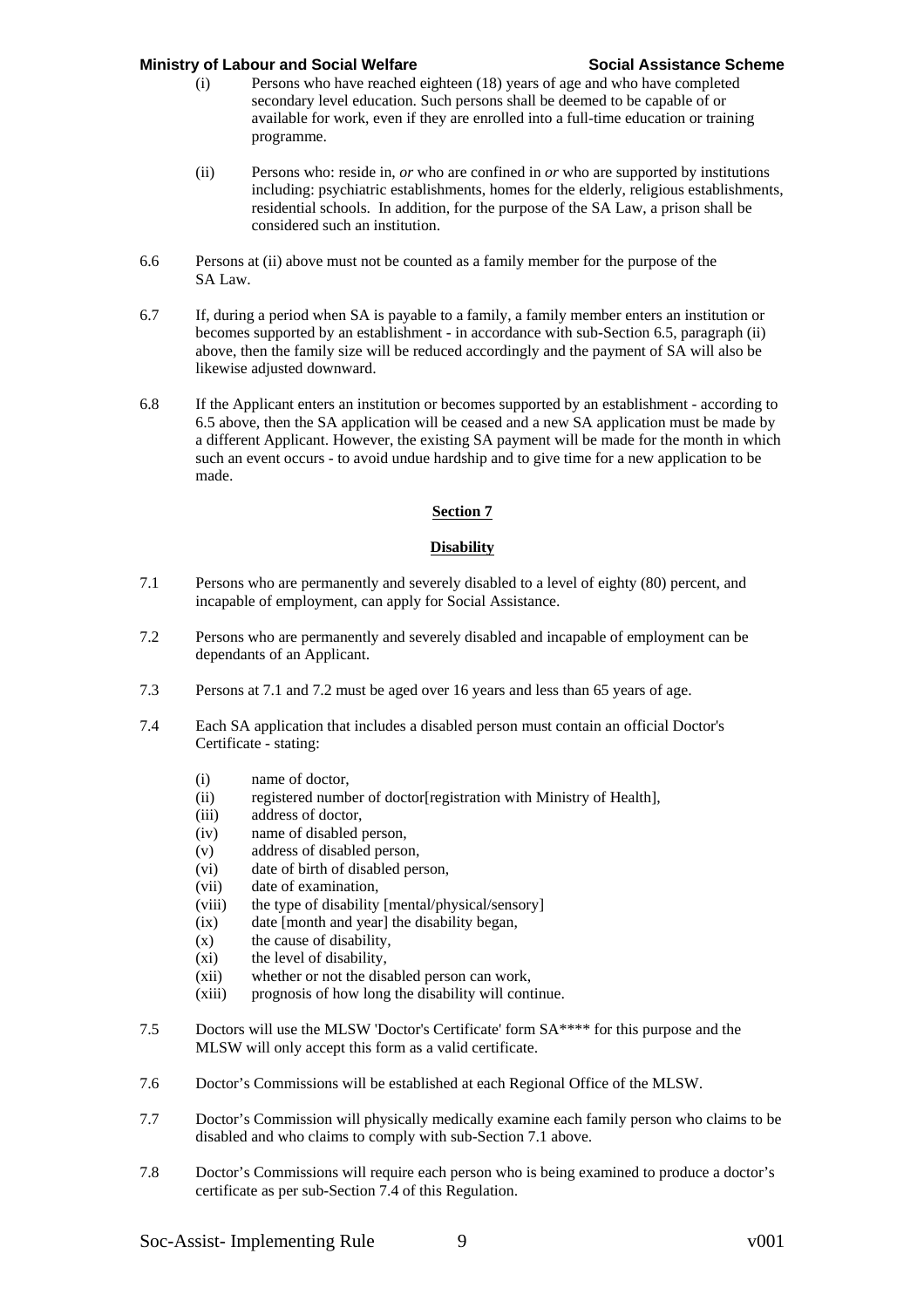- 7.9 Doctor's Commissions will comprise of at least two doctors who will be hired or contracted by MLSW and who will not perform work for any other person or organisation.
- 7.10 Members of Doctor's Commission will not be permitted to issue certificates described at sub-Section 7.4 above.
- 7.11 Each Doctor's Commission will produce a full report on their findings after examining the Applicant and/or family member(s). This report will set out the person's medical condition, the results of the examination and the Doctor's Commission's assessment of the level of disability.
- 7.12 The reports at 7.11 will be transmitted to the MLSW RO that will be responsible for processing the SA application and making a decision on the application.
- 7.13 Medical guidelines to assist the Doctor's Commissions will be issued from time-to-time by the MLSW.
- 7.14 The MLSW may request Doctor's Commission to review the medical condition of an Applicant or family member(s) whenever the MLSW has reason to believe that the Applicant or family member(s) no longer fulfils the disability criteria for receipt of SA.

#### **Section 8**

#### **Means Test**

- 8.1 Only applications that meet the requirements set out in Section 3 **and** Section 4 **and** Section 5 **and** Section 6 **and** (where applicable) Section 7 of this Implementing Rule can be considered for a Means Test.
- 8.2 The Means Test is comprised of two parts: Asset Test and Income Test.
- 8.3 Assets are classified as 'reckonable' and 'non-reckonable'.
- 8.4 Only assets that are reckonable will be counted in the Asset Test.
- 8.5 Only applications that succeed in the Asset Test may be considered for the Income Test.
- 8.6 Only applications that succeed in **both** the Asset Test *and* Income Test may qualify for Social Assistance payments.
- 8.7 Asset Test:

The following assets will be regarded as **non-reckonable** and will **not be counted** in the Asset Test:

- (i) family member's savings in the individual accounts in the system of Mandatory Individual Savings Pensions (as defined under section 2.3 in Regulation 2001/35 - On Pensions In Kosovo);
- (ii) property used as the primary residence of the Applicant and family but less that 0.5 hectares in measurement;
- (iii) land below 0.5 hectare in measurement that includes the primary residence at (ii) above;
- (iv) a motor vehicle used solely by the family for domestic purposes and not used to generate income;
- (v) lump-sum payments awarded by a court where such payment is exclusively a Social Assistance payment awarded to the Applicant or applicant's family by a court review of a decision made the MLSW on a SA application under the SA Law;
- (vi) livestock that is solely for the domestic use of the Applicant or family and is not used for any commercial purpose.

The following assets will be regarded as **reckonable** and will **be counted** in the Asset Test: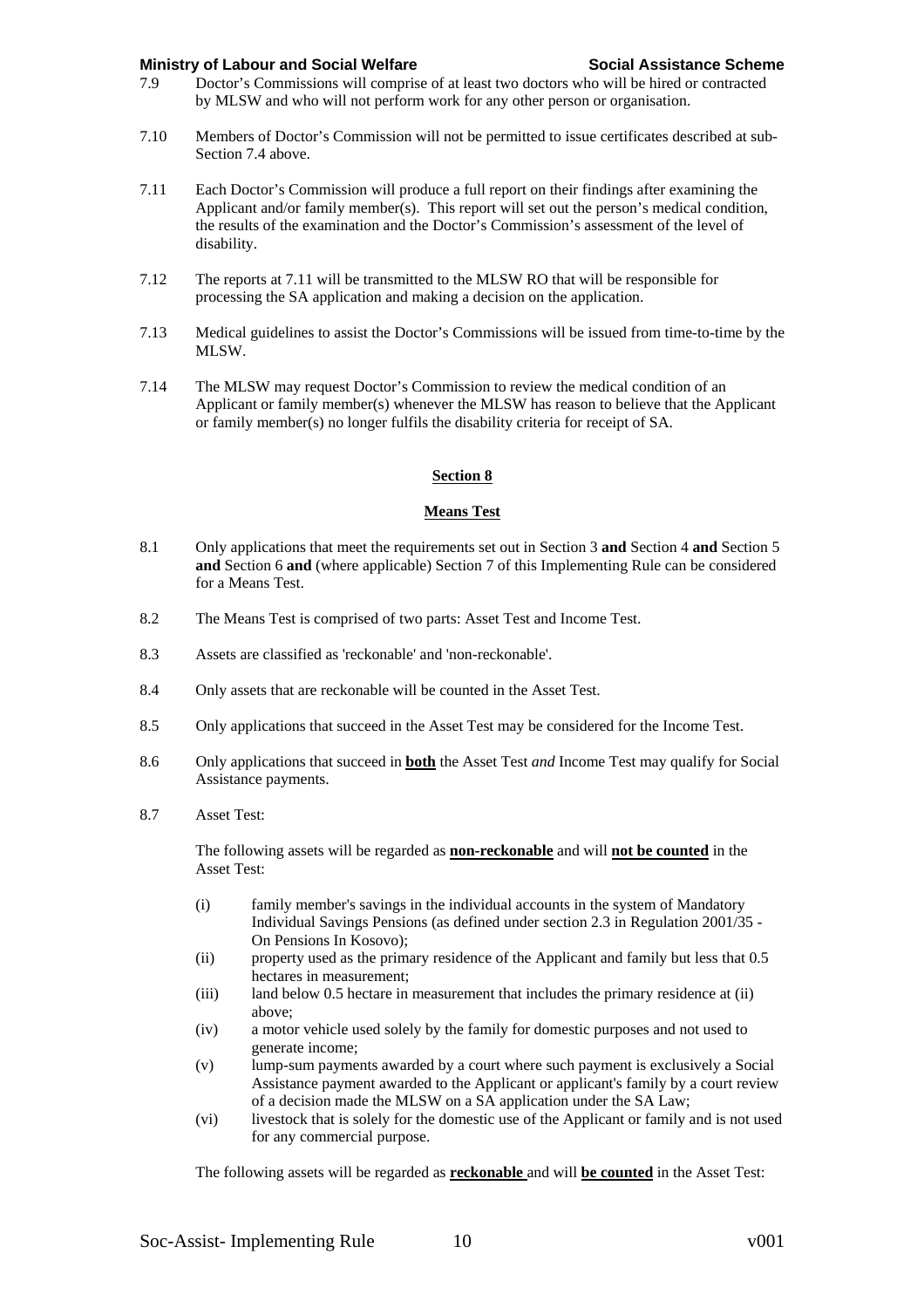- (vii) lump-sum payments from the system of Individual Savings Pensions to the participants or their beneficiaries - as provided for in Regulation 2001/35;
- (viii) lump-sum payments by way of compensation for an accident;
- (ix) lump-sum payments awarded by a court or institution with competence to award such payments;
- (x) private or family businesses in Kosovo or any country;
- (xi) property or land, in Kosovo or any country, with the potential for generating income;
- (xii) property or land in Kosovo, or any country, that is 0.5 hectares or more in measurement;
- (xiii) any motorized vehicle belonging to the Applicant or the family, **excluding** a 'motor vehicle used solely by the family for domestic purposes and not used to generate income' as defined at 1.23 above;
- (xiv) any motorized vehicle lent to *or* hired by the Applicant or the family, **excluding** 'motor vehicle used solely by the family for domestic purposes and not used to generate income' as defined at 1.23 above;
- (xv) livestock (including cattle, sheep, fowl, pigs, boar) that is not solely for the domestic non-commercial use of the Applicant or family;
- (xvi) investment shares, investment or savings bonds, part or full ownership rights to any property or land or commercial business or state-owned enterprise;
- (xvii) machinery including excavation equipment, building machinery, road-building equipment, house building machinery - that can be used for commercial purposes,
- (xviii) gifts of material goods or property described by the Law on Social Assistance or by this Implementing Rule, from any person.

## 8.8 Assessment of reckonable assets

The following assets will **disqualify** an Applicant and family from receiving Social Assistance:

- (i) total property in Kosovo or in any country, including the primary residence in Kosovo, that is 0.5 hectares or more in measurement will be counted as a reckonable asset and will disqualify the Applicant and family from receiving Social Assistance;
- (ii) any form of land or property in Kosovo or in any country, excluding the primary residence less than 0.5 hectares in Kosovo, that is being used *or* that can be used for commercial purposes will disqualify the Applicant and family from receiving Social Assistance;
- (iii) any motor vehicle, excluding a 'motor vehicle used solely by the family for domestic purposes and not used to generate income' or a motorized wheelchair or single-person vehicle for disabled persons as defined at 1.23 above, will be counted as a reckonable asset and will disqualify the Applicant and family from receiving Social Assistance;
- (iv) livestock that is not solely for the domestic non-commercial use of the Applicant or family will be counted as a reckonable asset and will disqualify the Applicant and family from receiving Social Assistance;
- (v) part or full ownership rights to any property or land or commercial business or state-owned enterprise, part-ownership or full-ownership by the Applicant or family members in land or property that is not the principal primary residence of the Applicant or family will be counted as a reckonable asset and will disqualify the Applicant and family from receiving Social Assistance;
- (vi) machinery including excavation equipment, building machinery, mechanical roadbuilding equipment, house building machinery - that can be used for commercial purposes will be counted as a reckonable asset and will disqualify the Applicant and family from receiving Social Assistance;

Subject to sub-Section 8.7, paragraphs (i) to (iv) above, the following reckonable assets will be **valued** for the purposes of assessing the benefit to the Applicant and family:

(vii) all lump sum payments to the Applicant and/or family members;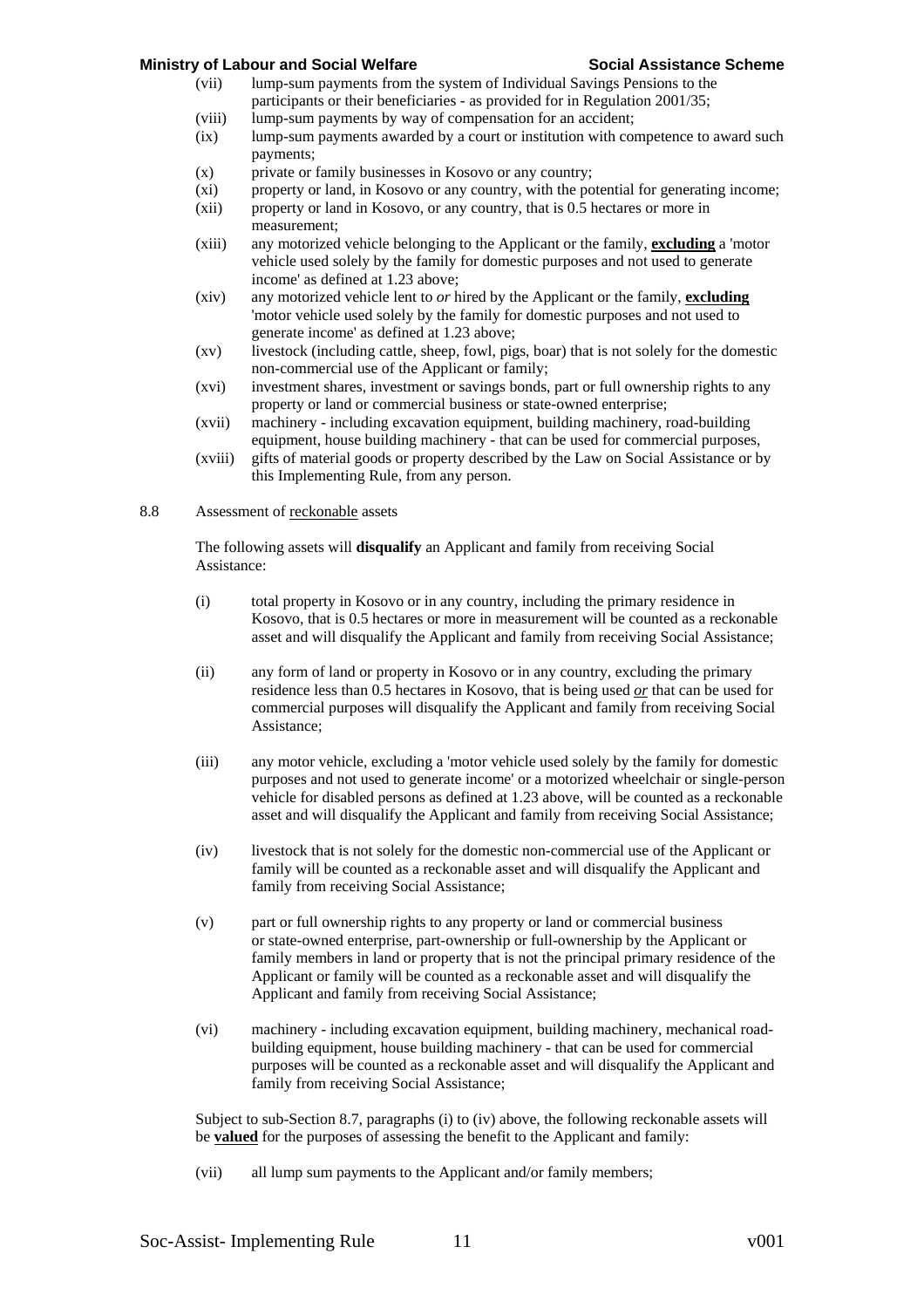- (viii) all lump sums of cash held by Applicant and/or the family such lump sums will include bank deposits or money held in other forms such as bonds, securities, loan notes, investment shares (including any form of equity);
- (ix) lump-sum payments from the system of Individual Savings Pensions to the participants or their beneficiaries - as provided for in Regulation 2001/35;
- (x) lump-sum payments by way of compensation for an accident, injury, death, business contract or any other form of compensation in cash or in property or in goods;
- (xi) lump-sum payments awarded by a court or institution with competence to award such payments;
- (xii) lump-sum payments by way of pension from any institution within Kosovo or outside of Kosovo.

The method of assessment of reckonable assets will be as follows: the value of the sum total of lump sum(s) at (i) to (vi) above will be divided by 6 to get the Net Monthly Asset Value. [6 months is maximum payment period for a SA application]

The Net Monthly Asset Value is added to the Net Monthly Income Value - to determine the amount to be deducted from Monthly Gross Standard Rate. Then, only if the product of that deduction is greater than zero can SA be payable.

In the month in which lump sums at (i) to (vi) above are received they shall be treated as reckonable income. For subsequent months these lump sums will be treated as reckonable assets.

- 8.9 Income is classified as 'reckonable' and 'non-reckonable'.
- 8.10 Only income that is reckonable will be counted in the Income Test.
- 8.11 Only applications that succeed in the Asset Test may be considered for the Income Test.
- 8.12 Only applications that succeed in **both** the Asset Test *and* Income Test may qualify for Social Assistance payments.
- 8.13 Income Test:

The following income will be regarded as **non-reckonable** and will **not be counted** in the Income Test:

- (i) lump sum payments to the Applicant and/or family, that have been taken into account in the Asset Test for this SA application;
- (ii) all lump sums of cash held by Applicant and/or the family, such lump sums will include bank deposits or money held in other forms such as bonds, that have been taken into account in the Asset Test for this SA application;
- (iii) securities, loan notes, investment shares (including any form of equity), that have been taken into account in the Asset Test for this SA application;
- (iv) lump-sum payments from the system of Individual Savings Pensions to the participants or their beneficiaries - as provided for in Regulation 2001/35, that have been taken into account in the Asset Test for this SA application;
- (v) lump-sum payments by way of compensation for an accident, injury, death, business contract or any other form of compensation in cash or in property or in goods, that have been taken into account in the Asset Test for this SA application;
- (vi) lump-sum payments awarded by a court or institution with competence to award such payments, that have been taken into account in the Asset Test for this SA application;
- (vii) lump-sum payments by way of pension or benefit from any institution within Kosovo or outside of Kosovo, that have been taken into account in the Asset Test for this SA application;
- (viii) Basic Pension (as defined in Regulation 2001/35);
- (ix) Disability Pension, as defined in sub-Section 1.3 of the SA Law and sub-Section 1.10 of this Implementing Rule;
- (x) once-off payments to families eligible for Social Assistance as specified in Section 11 of the SA Law;
- (xi) home produce of food for consumption by the family;
- (xii) loans or grants, excluding any payments made at sub-Section 8.12 (xxiv) and sub-Section 8.12 (xxv) below, payable by a Ministry or a competent Government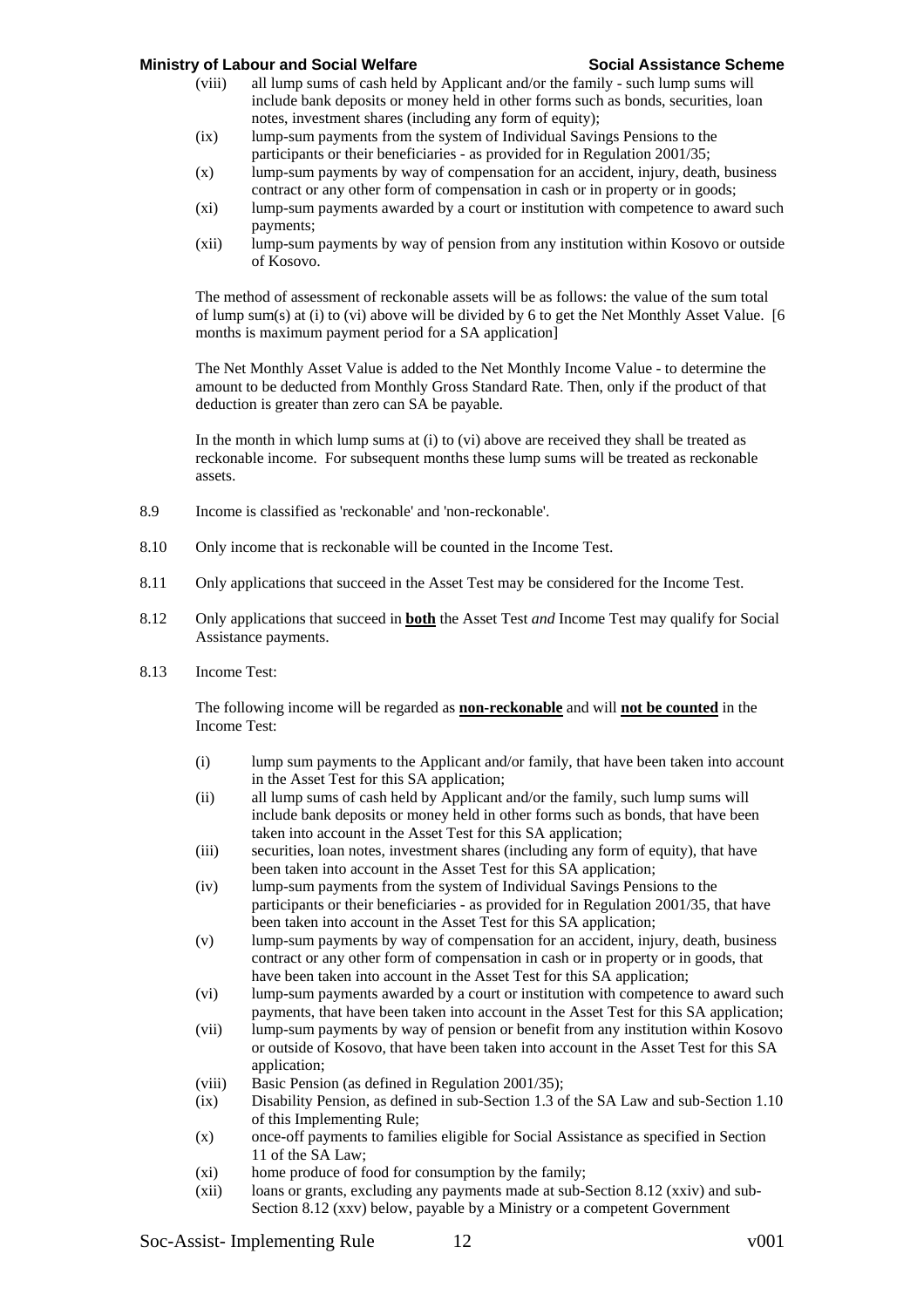authority to the Applicant or family for the sole purpose of formal education of the Applicant or family members, or under the foster care scheme, or the UNHCR refugee host family scheme.

The following income will be regarded as **reckonable** and **will be counted** in the Income Test:

- (xiii) lump sum payments to the Applicant and/or family, that have **not** been taken into account in the Asset Test for this SA application;
- (xiv) all lump sums of cash held by Applicant and/or the family, such lump sums will include bank deposits or money held in other forms such as bonds, that have **not** been taken into account in the Asset Test for this SA application;
- (xv) securities, loan notes, investment shares (including any form of equity), that have **not** been taken into account in the Asset Test for this SA application;
- (xvi) lump-sum payments from the system of Individual Savings Pensions to the participants or their beneficiaries - as provided for in Regulation 2001/35, that have **not** been taken into account in the Asset Test for this SA application;
- (xvii) lump-sum payments by way of compensation for an accident, injury, death, business contract or any other form of compensation in cash or in property or in goods, that have **not** been taken into account in the Asset Test for this SA application;
- (xviii) lump-sum payments awarded by a court or institution with competence to award such payments, that have **not** been taken into account in the Asset Test for this SA application;
- (xix) lump-sum payments by way of pension from any institution within Kosovo or outside of Kosovo, that have **not** been taken into account in the Asset Test for this SA application;
- (xx) income from rent or hire;
- (xxi) remittances from any person in Kosovo or outside of Kosovo;
- (xxii) benefits awarded to the Applicant or family members under Regulation 2000/66, which governs the scheme of 'Benefits for the war invalids of Kosovo and for the next of kin of those who died as a result of the armed conflict in Kosovo',
- (xxiii) pensions from the system of Individual Savings Pensions and Supplementary Individual or Employer Pensions - as provided for in Regulation 2001/35,
- (xxiv) payments received as a result if partaking in any scheme, including training programmes, that supports persons who are unemployed;
- (xxv) payments made by any Ministry, Agency, Municipality or any other official source in Kosovo to persons who are unemployed;
- (xxvi) pensions received from outside Kosovo,
- (xxvii) interest or dividends received from any source;
- (xxviii) proceeds from the sale of property, land, livestock or other material goods;
- (xxix) any other income from any other source;
- (xxx) the MLSW may define further sources of reckonable income and these will be added to this Implementing Rule as an Annex.
- 8.14 Assessment of reckonable income

The method of assessment of reckonable income will be as follows: the value of the sum total of reckonable income at (xiii) to (xxx) above will be divided by 6 to get the Net Monthly Income Value. [6 months is maximum period for payment of a SA application]

- 8.15 Calculation of amount of Social Assistance payable
	- (i) The family size that will be taken into account when deciding the Monthly Gross Standard Rate to be applied will be obtained by reducing the number of persons in the family by those family members who are:
		- (a) aged sixty-five (65) years or older, or
		- (b) who have applied for a Disability Pension and where a decision on their DP application is not yet given, or
		- (c) or who are in receipt of a Disability Pension.
	- (ii) The Net Monthly Asset Value is added to the Net Monthly Income Value to determine the amount to be deducted from Monthly Gross Standard Rate applicable to the size of the applicant family.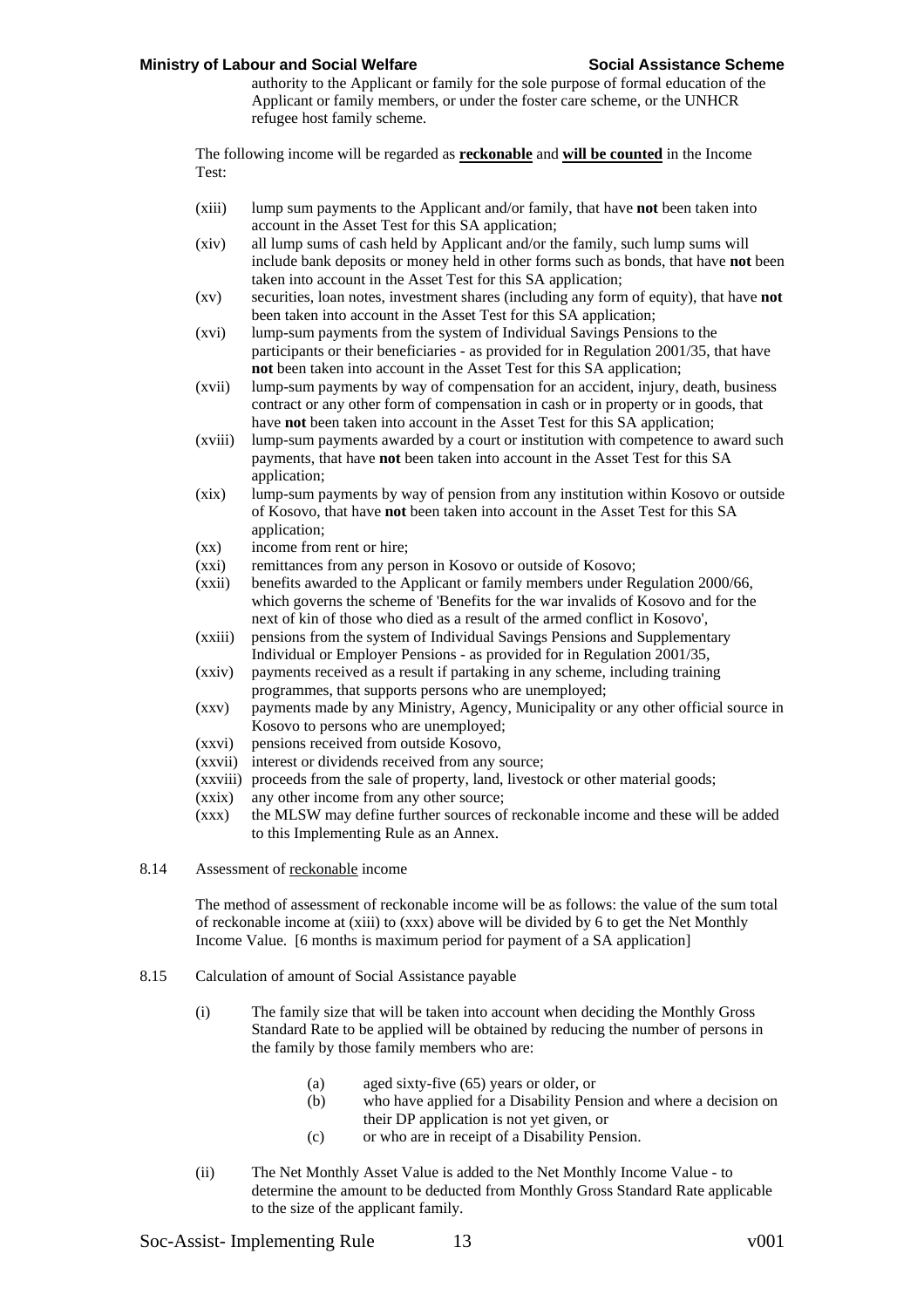- (iii) The sum of the Net Monthly Asset Value and the Net Monthly Income Value will be deducted from the Monthly Gross Standard Rate.
- (iv) If the product of (iii) is a sum greater than zero then that amount will be the amount of Social Assistance payable to the Applicant, subject to a minimum amount of 10 Euro - as set out in sub-Section 10.4 below.
- (v) If the product of (iii) is equal to or less than zero then the SA application will be rejected.

*Example 1:* An SA application is made for a family of 5 persons. One of these 5 family members is receiving Basic Pension.

The Net Monthly Asset Value  $= 15$  Euro The Net Monthly Income Value = 7 Euro ----------

The sum of Net Monthly Asset Value and Net Monthly Income Value is 22 Euro.

22 Euro

The Monthly Gross Standard Rate applicable to a family of **4** persons (deduct the family member receiving Basic Pension) is 60 Euro.

Therefore, the amount of Social Assistance payable to that family is 38 Euro (60 Euro minus 22 Euro).

*Example 2:* An SA application is made for a family of 3 persons.

The Net Monthly Asset Value  $= 25$  Euro

The Net Monthly Income Value  $= 27$  Euro ---------- 52 Euro

The sum of Net Monthly Asset Value and Net Monthly Income Value is 52 Euro.

The Monthly Gross Standard Rate applicable to a family of 3 persons is 55 Euro.

Therefore, the amount of Social Assistance payable to that family is 10 Euro (55 Euro minus 52 Euro, but subject to a minimum of 10 Euro).

*Example 3:* An SA application is made for a family of 4 persons.

The Net Monthly Asset Value  $= 00$  Euro

The Net Monthly Income Value = 60 Euro ---------- 60 Euro

The sum of Net Monthly Asset Value and Net Monthly Income Value is 60 Euro.

The Monthly Gross Standard Rate applicable to a family of 4 persons is 60 Euro.

Therefore, the application will be rejected (60 Euro minus 60 Euro equals zero).

*Example 4:* An SA application is made for a family of 7 persons.

The Net Monthly Asset Value  $= 00$  Euro

The Net Monthly Income Value  $= 10$  Euro

----------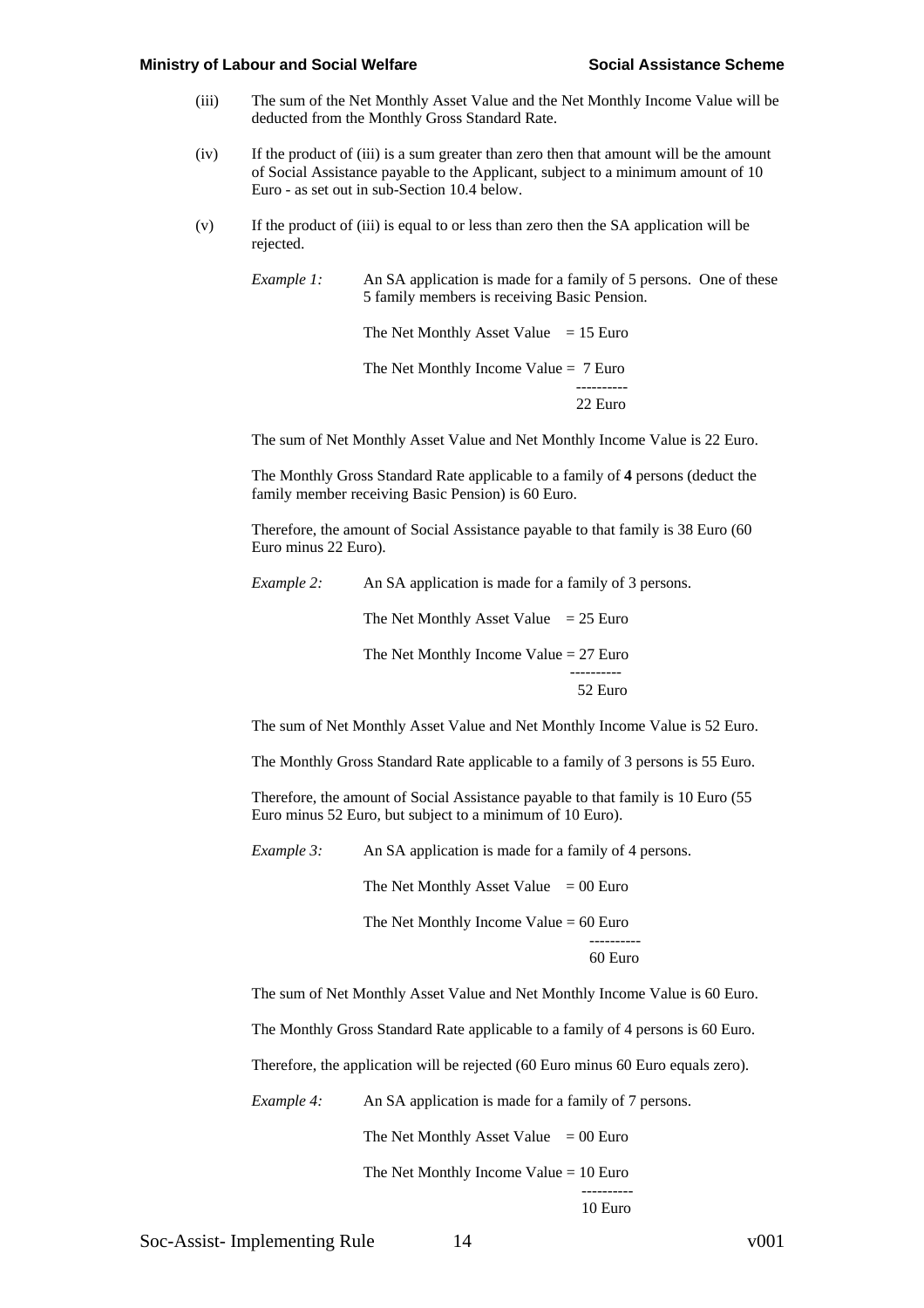The sum of Net Monthly Asset Value and Net Monthly Income Value is 10 Euro.

The Monthly Gross Standard Rate applicable to a family of 7 persons is 75 Euro.

Therefore, the family will be awarded 65 Euro (75 Euro minus 10 Euro).

- 8.16 The status of the assets and income set out in the following sub-Sections may not be amended except by an amendment to the Law on Social Assistance (2003/16) that must then be approved by the Assembly of Kosovo:
	- (a) sub-Section 8.7, paragraphs (i), (iv), (vii), (x), (xi), (xii), (xiii), (xiv), (xvii)
	- (b) sub-Section 8.13, paragraphs (i), (ii), (iii), (viii), (ix), (x), (xi), (xii), (xiii), (xiv), (xv), (xvi), (xx), (xix), (xxi), (xxii), (xxiii), (xxvi), (xxvii)

## **Section 9**

### **Decision-making**

- 9.1 The authority to make a decision on an SA application rests with the SA Officers at each RO. The Head of Social Welfare Payments Division will, in consultation with the RO Manager, appoint such SA Officers to make decisions on behalf of the MLSW.
- 9.2 There will be a division of responsibility between the SA Officers who accept and check the SA application, and the officers who make decisions. The same officer must not perform both functions.
- 9.3 There will be a division of responsibility between the officers who undertake field visits/means verification/other reviews, and officers who make decisions. The same officer must not perform both functions.
- 9.4 Decisions on each SA application will be recorded on the SA Decision Form (see Annex B). A copy of this form will be given to the Applicant.
- 9.5 Decisions must be made and communicated in writing to the Applicant within 45 days of receipt of a properly completed SA application.
- 9.6 The Applicant must be given, in writing on their SA decision notice, information about their right to appeal any decision that they disagree with. This information will include how, where, when and to whom they can make an appeal.

## **Section 10**

## **Amount of Social Assistance**

10.1 The maximum monthly (Monthly Gross Standard Rate) rates of payment of Social Assistance for 2003 are as follows:

| <b>Family Size</b>            | <b>Monthly Gross Standard Rate - Euro</b> |
|-------------------------------|-------------------------------------------|
| Family with one (1) person    | 35                                        |
| Family with two (2) persons   | 50                                        |
| Family with three (3) persons | 55                                        |
| Family with four (4) persons  | 60                                        |
| Family with five (5) persons  | 65                                        |
| Family with six (6) persons   | 70                                        |
| Family with seven (7) persons | 75                                        |
| or more                       |                                           |

10.2 These rates may be changed annually by the Government, in accordance with the provisions of Sections 8 and 12 of the SA Law.

10.3 Any such amendment will be set out by the MLSW in a revised Implementing Rule.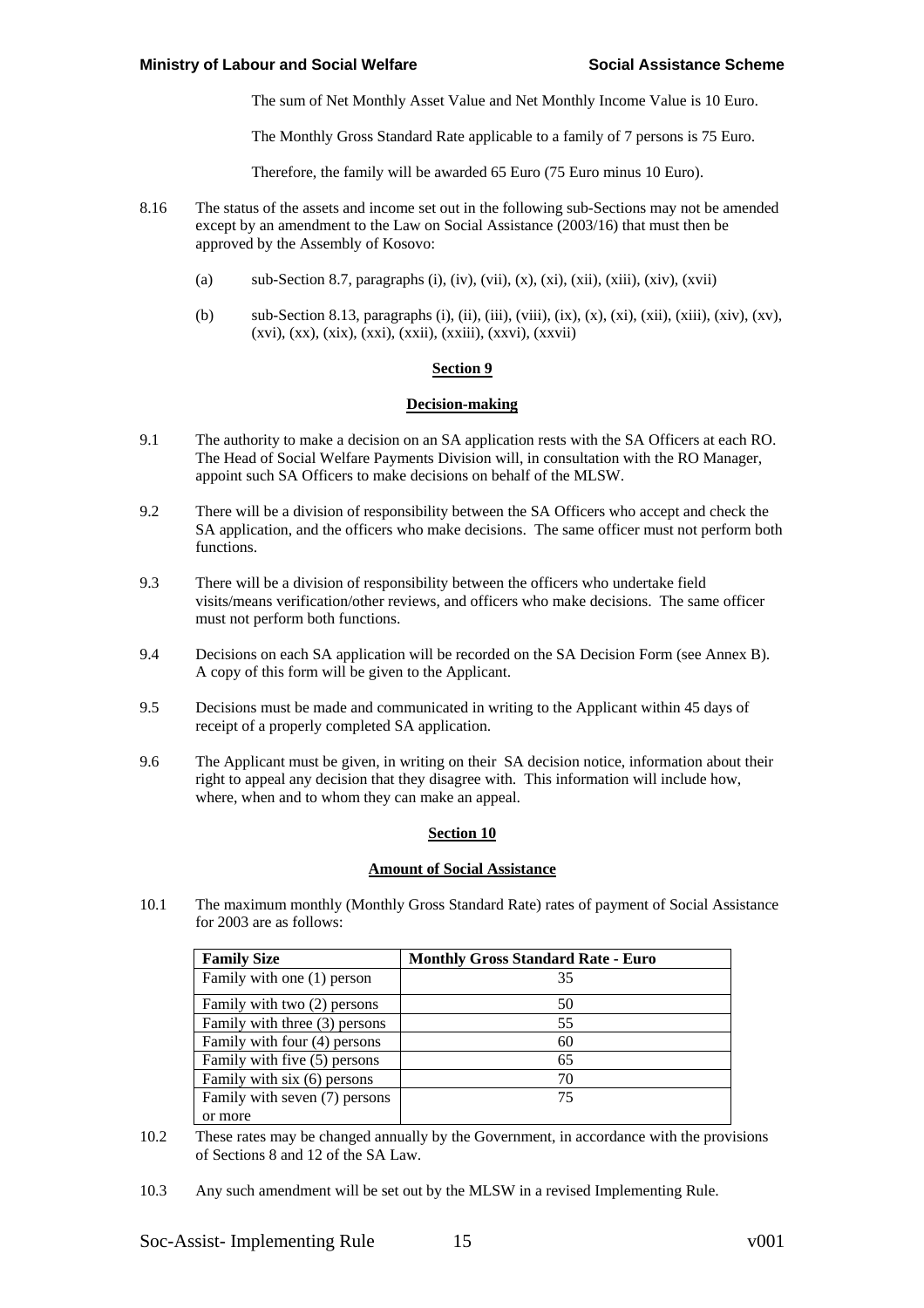10.4 Calculation of amount of Social Assistance: the amount of monthly Social Assistance to be paid to in respect of a successful application will be in accordance with the provisions of sub-Section 8.15 of this Implementing Rule.

# **Section 11**

# **Period of Receipt of Social Assistance**

- 11.1 Each application for SA will have a maximum validity period of six (6) months, after which a new SA application must be made.
- 11.2 Notwithstanding sub-Section 11. 1, SA payments may be suspended or stopped during that six months if the Applicant or family members break the conditions for receipt of SA.

# **Section 12**

# **Control and Inspection**

- 12.1 The MLSW will adopt a Control Plan to systematically ensure accuracy of payments, correct decisions and prevent fraud and/or corruption on SA applications. A copy of this Control Plan will be given to the Ministry of Finance and Economy. This Control Plan will be updated each year.
- 12.2 This Control Plan will be implemented at each MLSW office and targets for checking, review and field inspection will be set for each MLSW office.
- 12.3 MLSW will put in place a system to collect information about the effectiveness of implementation of the Control Plan in each MLSW office.
- 12.4 Every three months the MLSW will publish a summary of the outputs from the Control Plan. A copy of this summary will be given to the Ministry of Finance and Economy.
- 12.5 The MLSW may authorise officers to carry out random or systematic checks on an Applicant, or family applying for or in receipt of Social Assistance - in order to verify the information or documents given in the SA application. These checks can include visits to the Applicant's home, family home, place of previous employment or to other places (including farms, financial institutions, commercial premises) that the MLSW has cause to think may help with the review of the SA application.
- 12.6 The MLSW does not have to give prior notice of such checks to the Applicant or family or to any other person or organization that is the subject of such checks.
- 12.7 Checks at 12.5 above may only be carried out during daylight hours (i.e. not before dawn or after sunset).
- 12.8 When officers are authorized by MLSW to undertake checks described at 12.5 above the authorization given to them at that time will mean that they do not need to obtain separate written authorization for each visit or check they make.
- 12.9 MLSW officers who undertake checks at 12.5 above must produce official MLSW identification when making such visits or checks.
- 12.10 Applicants or family members who are unemployed may be requested at any time during the period of the application to show evidence that they continue to be unemployed and have been actively seeking employment or self-employment.
- 12.11 Applicants or family members who have refused an offer of employment or self-employment shall not be entitled to receive SA.

# **Section 13**

## **Penalties for Misrepresentation and Obstruction**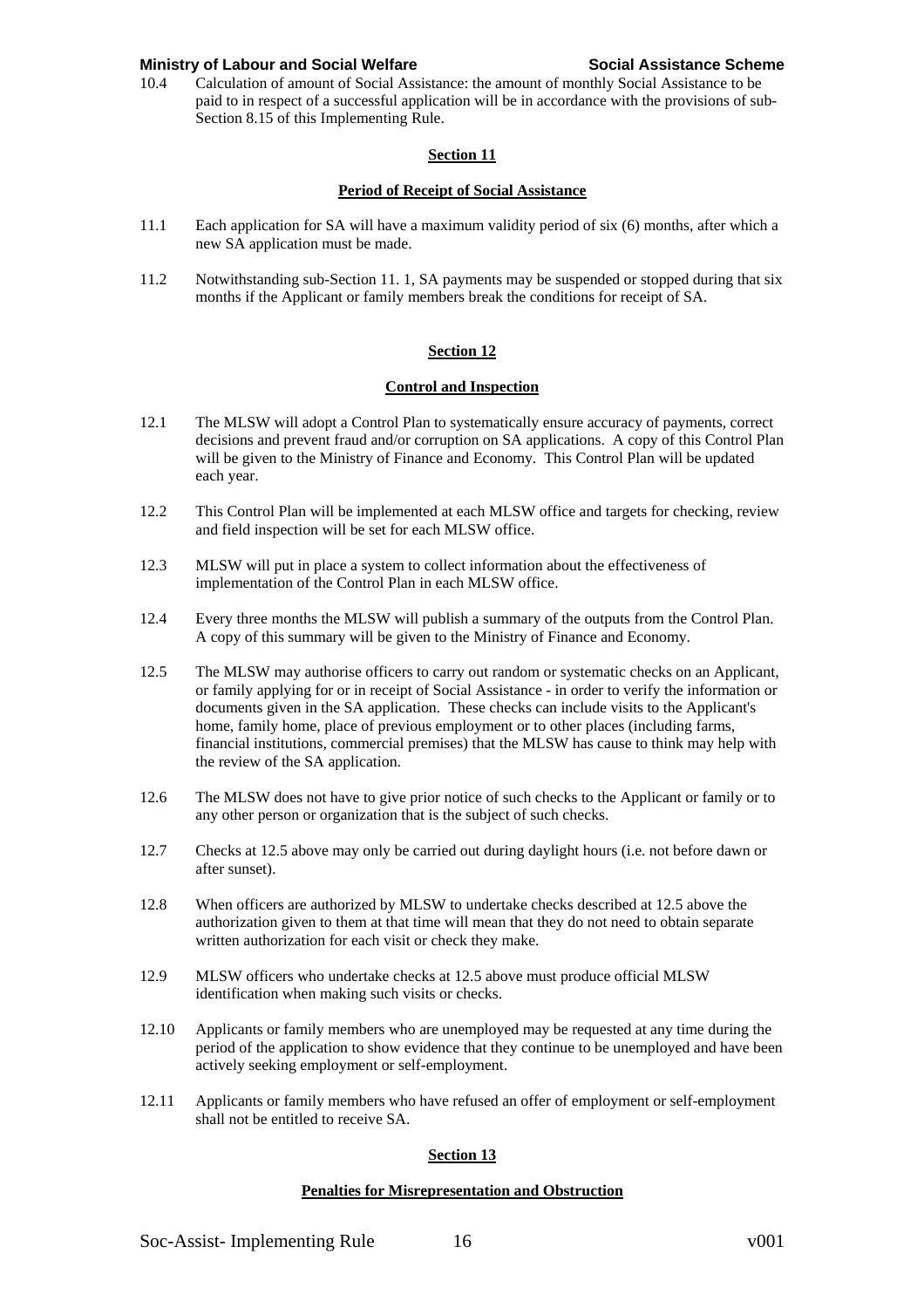- 13.1 In cases of misrepresentation failure to disclose information, presenting false information, obstructing the MLSW or a designated authority then, measures will be taken by the MLSW and/or a designated authority to recover any SA amounts received for which there was no entitlement.
- 13.2 In cases of misrepresentation, failure to disclose information, presenting false information, obstructing the MLSW or a designated authority then, the SA application will be ceased and no further payments will be made.
- 13.3 In cases covered by sub-Sections 13.1 and 13.2 above the Applicant will repay the amount within 3 months, in cash, to the MLSW Finance Officer at the Social Welfare Payments Division HQ. A written receipt for all such payments will be given to the Applicant.
- 13.4 The Social Welfare Payments Division will set up a secure mechanism to deposit and record all such overpayments.
- 13.5 The Social Welfare Payments Division will publish information on the collection of such repayments at sub-Section 13.3 above. This information will be included in the Control Plan specified at sub-Section 12.1 above.

# **Section 14**

# **Reviews and Appeals**

- 14.1 An Applicant who believes that an official decision on their application for Social Assistance is wrong may submit an appeal in writing - stating clearly the reason they think that the decision is wrong - to the Director of the MLSW office where the application for Social Assistance was originally made.
- 14.2 Such appeals (as at 14.1) shall be submitted no later than fourteen (14) days after the Applicant receives notification of the MLSW decision.
- 14.3 The MLSW office that made the original decision shall review the appeal and notify the Applicant in writing of their appeal decision no later than twenty-one (21) days after receiving the appeal. The same officer that made the original decision may not undertake the review.
- 14.4 An Applicant who is dissatisfied with an appeal decision made in accordance with 14.3 above may address a further appeal in writing - stating clearly the reason they think that the decision is wrong - to MLSW's Appeals Commission.
- 14.5 Such appeals (as at 14.4) shall be submitted no later than fourteen (14) days after the appellant receives notification of the appeal decision under sub-Section 14.3 above.
- 14.6 The Appeals Commission shall review the appeal and notify the appellant in writing of the Appeals Commission decision no later than twenty-one (21) days after receiving the appeal.
- 14.7 In cases where the appeal concerns the result of a medical examination by a Doctor's Commission then the Appeals Commission will request a different MLSW Doctor's Commission to review the medical aspect of the appeal. This Doctor's Commission will request the person who is the subject of the appeal to undergo another medical examination.
- 14.8 The result of this medical examination will be given to the Appeals Commission who will then issue a decision on the appeal, in accordance with 14.6 above.
- 14.9 An Applicant who is directly affected by a decision made by the Appeals Commission shall have the right to have such a decision reviewed in a court.
- 14.10 The court will notify the MLSW of every case that it is asked to review. This notification will be given to the MLSW in good time so as to enable the MLSW to be present at the court hearing.
- 14.11 In every case that goes to court the MLSW will keep a record at RO and HQ of the complaint to the court.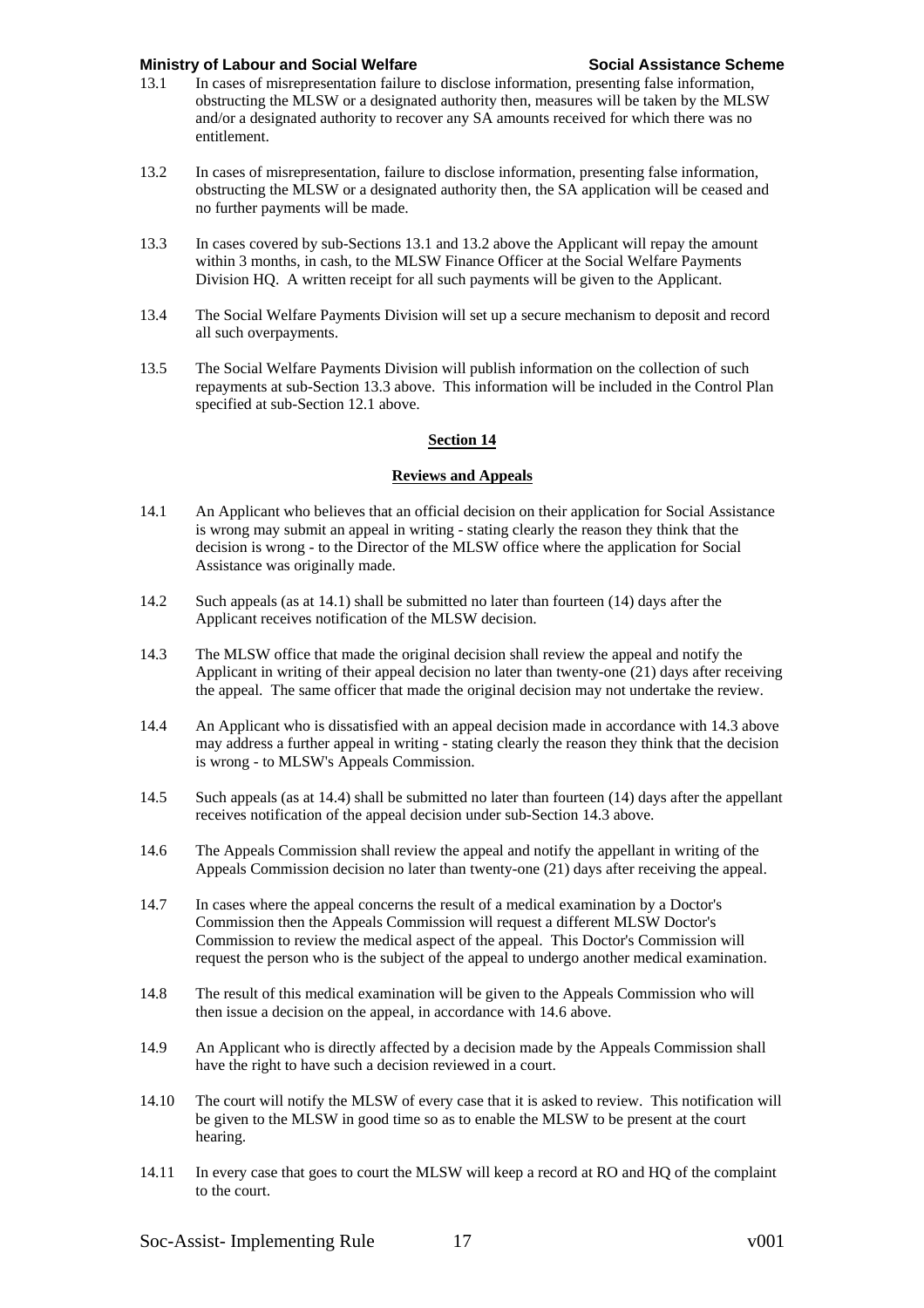- 14.12 When reviewing the MLSW decision the court shall take into account the provisions of the SA Law and all Implementing Rules and Management Instructions that accompany the SA Law.
- 14.13 If the decision of the court is not favourable to the MLSW then the MLSW may appeal the decision to a higher court. The decision to take such an appeal will rest with the Director of the Social Welfare Department of MLSW, in consultation with the Permanent Secretary of the MLSW.
- 14.14 If the MLSW considers that the decision of the court requires a change to SA Law then the Minister may propose such change(s)
- 14.15 During the period of the appeal process the decision that caused the appeal will remain in force.
- 14.16 Where an appeal is successful under 14.3 or 14.6 or 14.8 above then the SA payment will be made in accordance with such a revised decision by the MLSW office or Appeals Commission.

## **Section 15**

### **Payments**

- 15.1 Payment of SA will be made on a monthly basis only.
- 15.2 Payment of SA will be made in cash or through Applicant's bank accounts according to arrangements made by the MLSW with organisations that provide such payment services.
- 15.3 Subject to 15.4 and 15.5 below, SA payment to a family will only be made to the Applicant.
- 15.4 In exceptional cases where the Applicant is unable to personally collect the payment (where the Applicant is too sick or is prevented by security considerations, for example) the Applicant may request the appointment of an Agent to collect the payment.
- 15.5 If an Applicant wishes to appoint an Agent then the Applicant must request the MLSW's permission to appoint the Agent. This request must be made on the MLSW's official 'Appoint Agent' form (see copy at Annex B) and, if the MLSW accepts the request, the MLSW will inform the Applicant - in writing - that the Agent is appointed. In all cases where an Agent has been appointed the Applicant will retain responsibilities and obligations applying to Applicants set out in the SA Law and Implementing Rule. All Agents appointed under this sub-Section must have a valid UNMIK ID card.
- 15.6 If the MLSW does not accept the request to appoint an Agent then the MLSW will notify the Applicant in writing.
- 15.7 Applicants who are deemed by MLSW to have been incorrectly paid SA shall be informed of this fact in writing by MLSW - within 21 days of MLSW finding out about the incorrect payment.
- 15.8 Where an Applicant has been underpaid at 15.7 above the MLSW will pay the Applicant within 40 days - the amount of underpayment.
- 15.9 Where the Applicant has been overpaid at 15.7 above the MLSW will request the Applicant to repay - within 40 days - the money that has been overpaid - within 40 days.
- 15.10 Where the overpayment at 15.7 above has resulted from a review or check under Section 12 then, subject to 15.11 below, the amount of overpayment will be calculated only from the date of such review or check.
- 15.11 Where the overpayment at 15.7 above has occurred because an Applicant, or a family member, or and Agent, or another person connected with the application and acting with the knowledge OR approval of the Applicant or family, has:
	- (i) wilfully committed fraud, or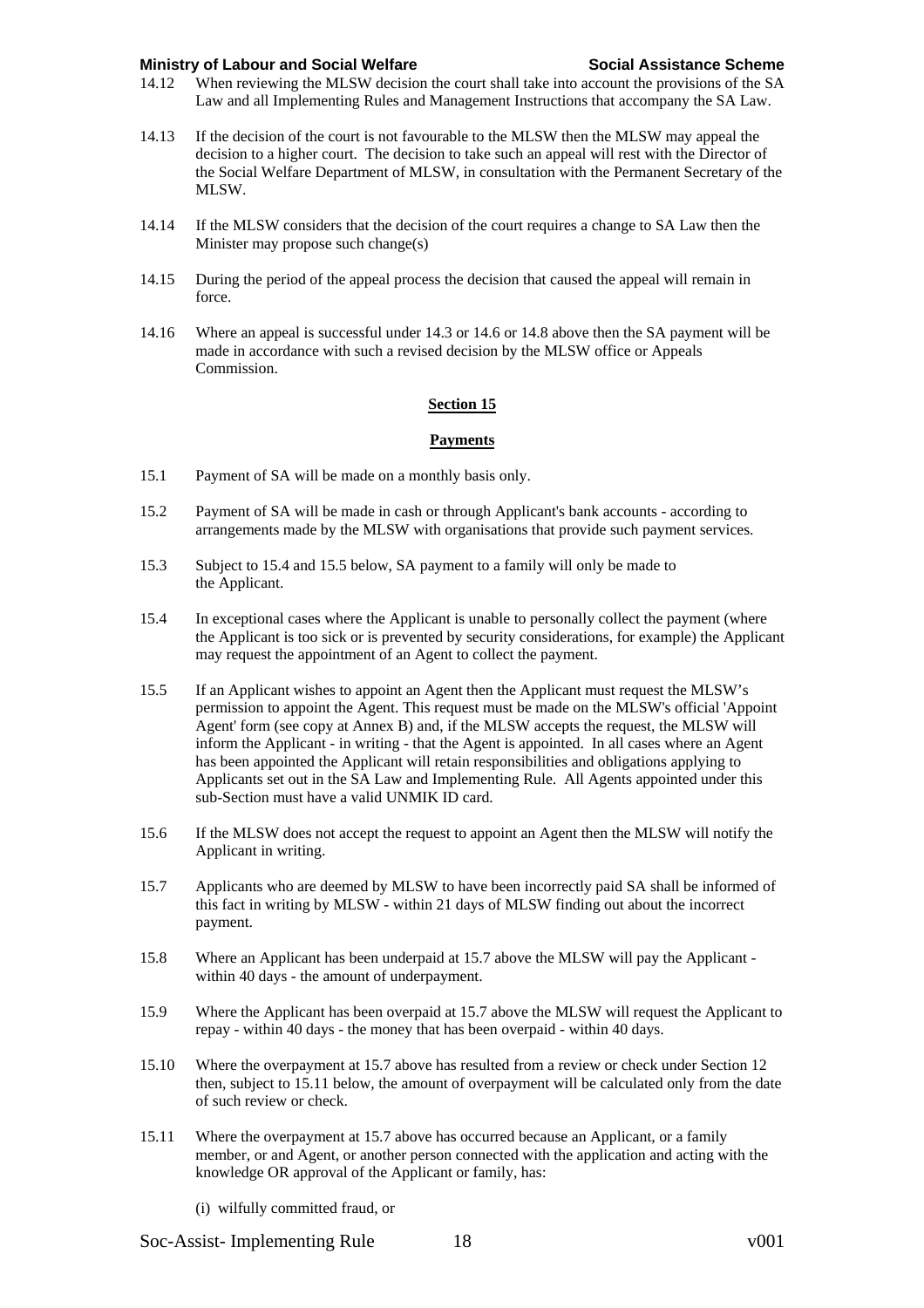(ii) withheld information, or (iii) given false information, or

(iv) obstructed the MLSW when undertaking a review or check, or

(v) obstructed the MLSW in arriving at a correct decision on the SA application,

then,

the overpayment will be calculated from the date that the Applicant, or family member, or Agent, or person connected with the application, committed such an act at (i) to (v) above.

15.12 In the case of an overpayment being deemed to have arisen because of an action described at 15.11 above, then the provisions of Section 13 of this Implementing Rule will also apply

## **Section 16**

### **Confidentiality of Personal Information**

- 16.1 The MLSW and designated authorities may not share personal information collected from Applicants with any other organisation or authority, except for the purposes of verifying application data, detecting fraud and corruption.
- 16.2 In exceptional cases information may be shared with other statutory-based public bodies, upon approval of the Ministry HQ, for enabling grants, subsidies, payments or benefits-in-kind to be given to persons within the family. Such requests may only be considered where there is a specific statutory base for the particular grant, subsidy, payment or benefit-in-kind *and* where such grant, subsidy, payment or benefit-in-kind will not be contrary to the intent of this Social Assistance Scheme *and* where the effect would not be to disqualify the recipient family from continued eligibility for Social Assistance under this Law.
- 16.3 The Director of Social Welfare at MLSW HQ will consider all requests for information to be shared and will make a decision on these requests.

#### **Section 17**

## **Exceptional Needs Scheme**

- 11.1 The Ministry of Labour and Social Welfare may make arrangements for the provision of ad hoc and immediate support to meet 'exceptional needs' not otherwise provided for under this Law.
- 11.2 An exceptional need is defined as: a current, once off, extraordinary and not continuous need. Examples of exceptional needs include: costs incurred in burial of family member, emergency need for food or shelter due to floods or earthquake, loss or destruction of heating fuel.
- 11.3 If the same need has arisen during the previous 12-month period or is likely to arise in a subsequent 12-month period then support under this Section shall not be provided.
- 11.4 The MLSW, at CSW level, shall assess and administer the awarding of such exceptional needs support.
- 11.5 A family or individual can request support irrespective of whether or not they are in receipt of Social Assistance payments.
- 11.6 A family or individual cannot request support for the same exceptional need from more than one MLSW office.
- 11.7 Only one member of a household can request support at any given time. Separate payments to individual family members not permitted.
- 11.7 The budget for this scheme shall be apportioned at CSW level. The amount of budget provided to each CSW will be based upon the population size covered by that CSW. This information will be provided by the Statistical Office of Kosovo and/or the macro-economic unit of the Ministry of Finance and Economy.